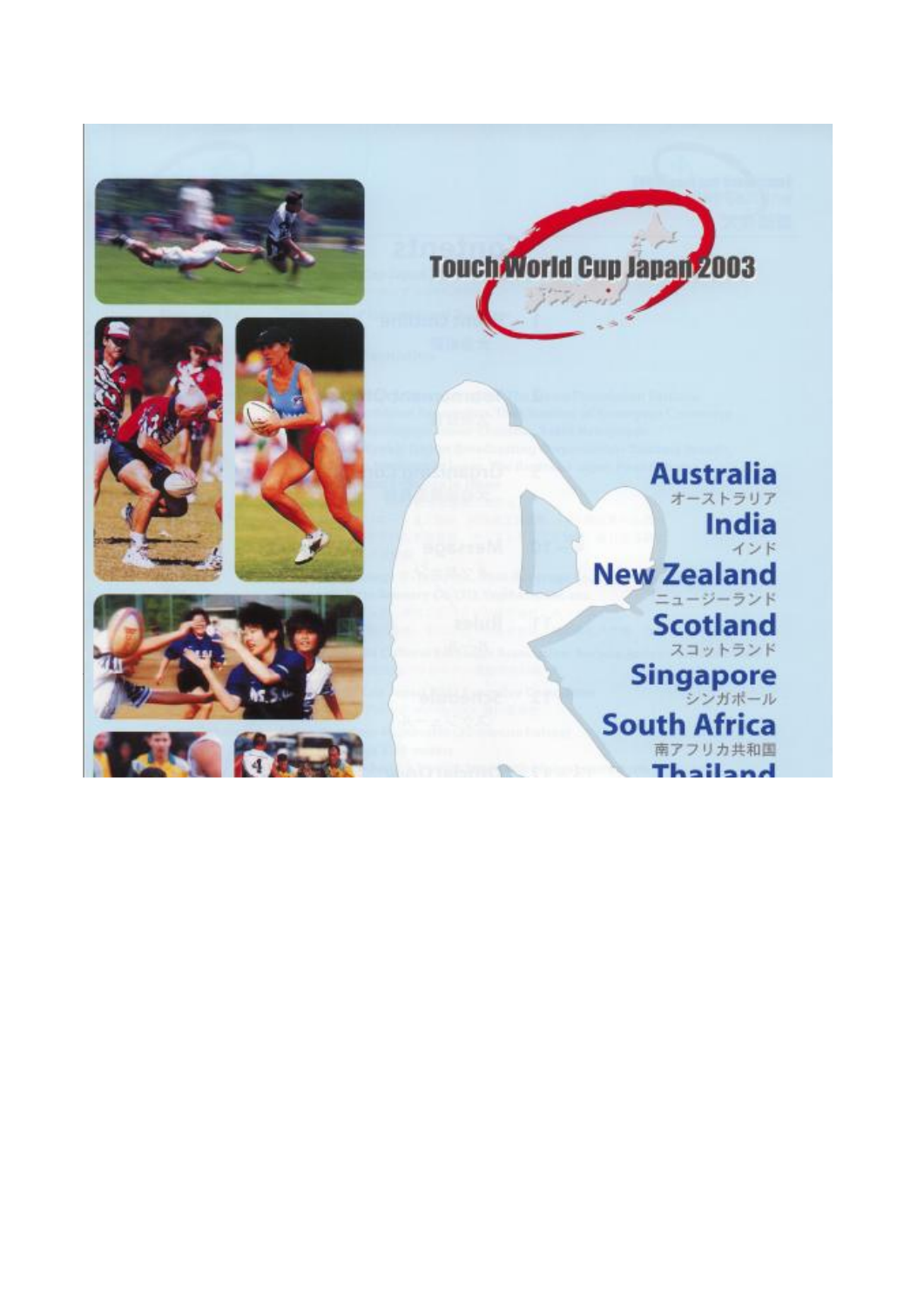

# **2003 WORLD CUP**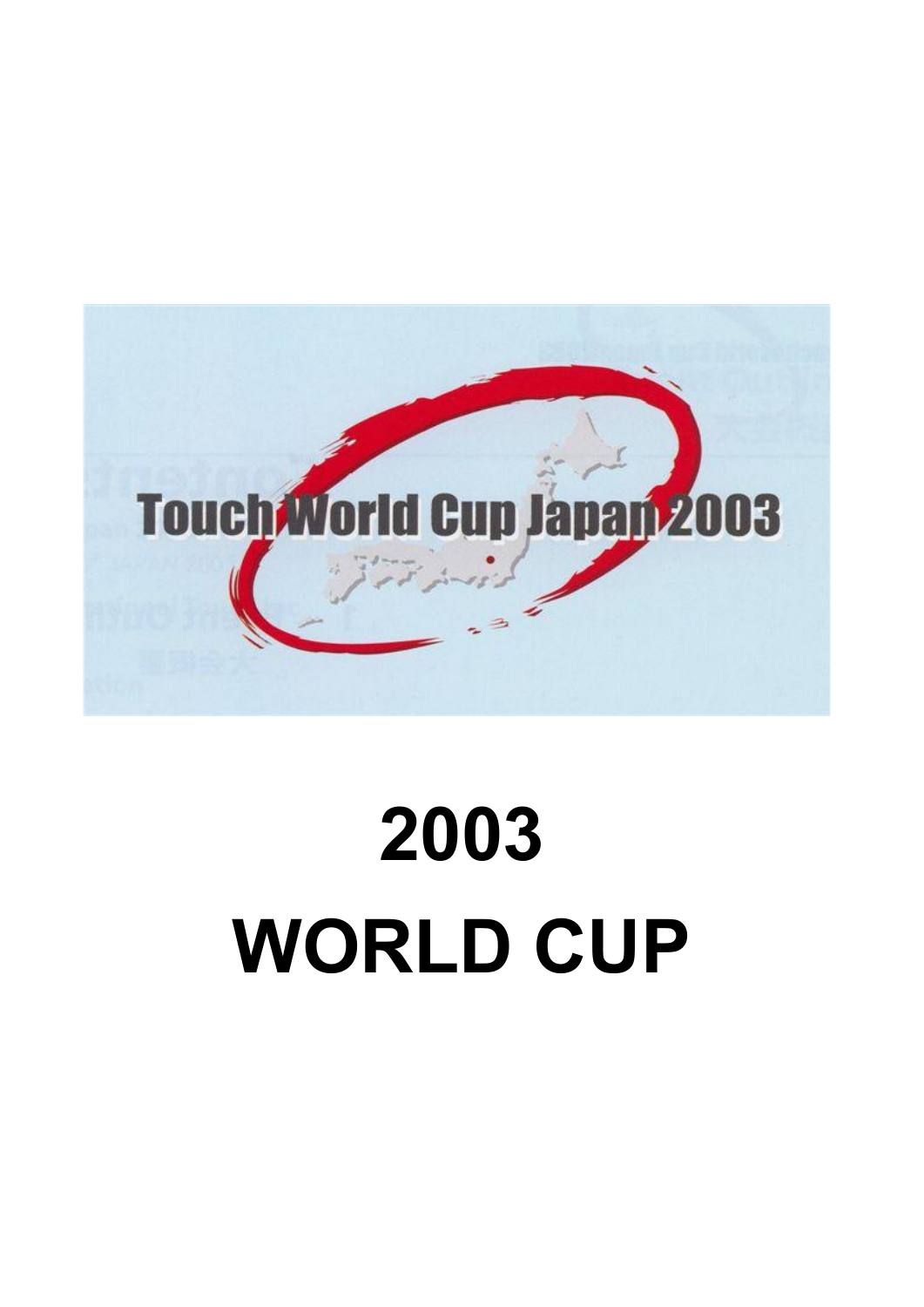# **FEDERATION INTERNATIONAL TOUCH**



#### **PRESENTS THE**

# **2003 TOUCH WORLD CUP**

**KUMAGAYA, JAPAN**

| <b>MENS OPEN</b>                                                       |                                                                               | <b>WOMENS OPEN</b>                                                 | <b>MIXED OPENS</b>                                                                       |
|------------------------------------------------------------------------|-------------------------------------------------------------------------------|--------------------------------------------------------------------|------------------------------------------------------------------------------------------|
| Australia<br>Japan<br>New Zealand<br>Scotland<br>South Africa<br>Wales | Australia<br>Japan<br>New Zealand<br>Singapore<br>South Africa                |                                                                    | Australia<br>Japan<br>New Zealand<br>Singapore<br>South Africa<br>Thailand<br><b>USA</b> |
|                                                                        | <b>MENS 30'S</b><br>Australia<br>Japan<br>New Zealand<br>South Africa<br>USA. | <b>MENS 35'S</b><br>Australia<br>Japan<br>New Zealand<br>Singapore |                                                                                          |

The records and statistics for this event were compiled from the referees score cards and information gathered from the Federation and Tournament Officials. If there are any queries, adjustment or alternations please notify Cary Thompson P.O. Box 469 South Hurstville NSW 2221 E.mail: cary@austouch.co.au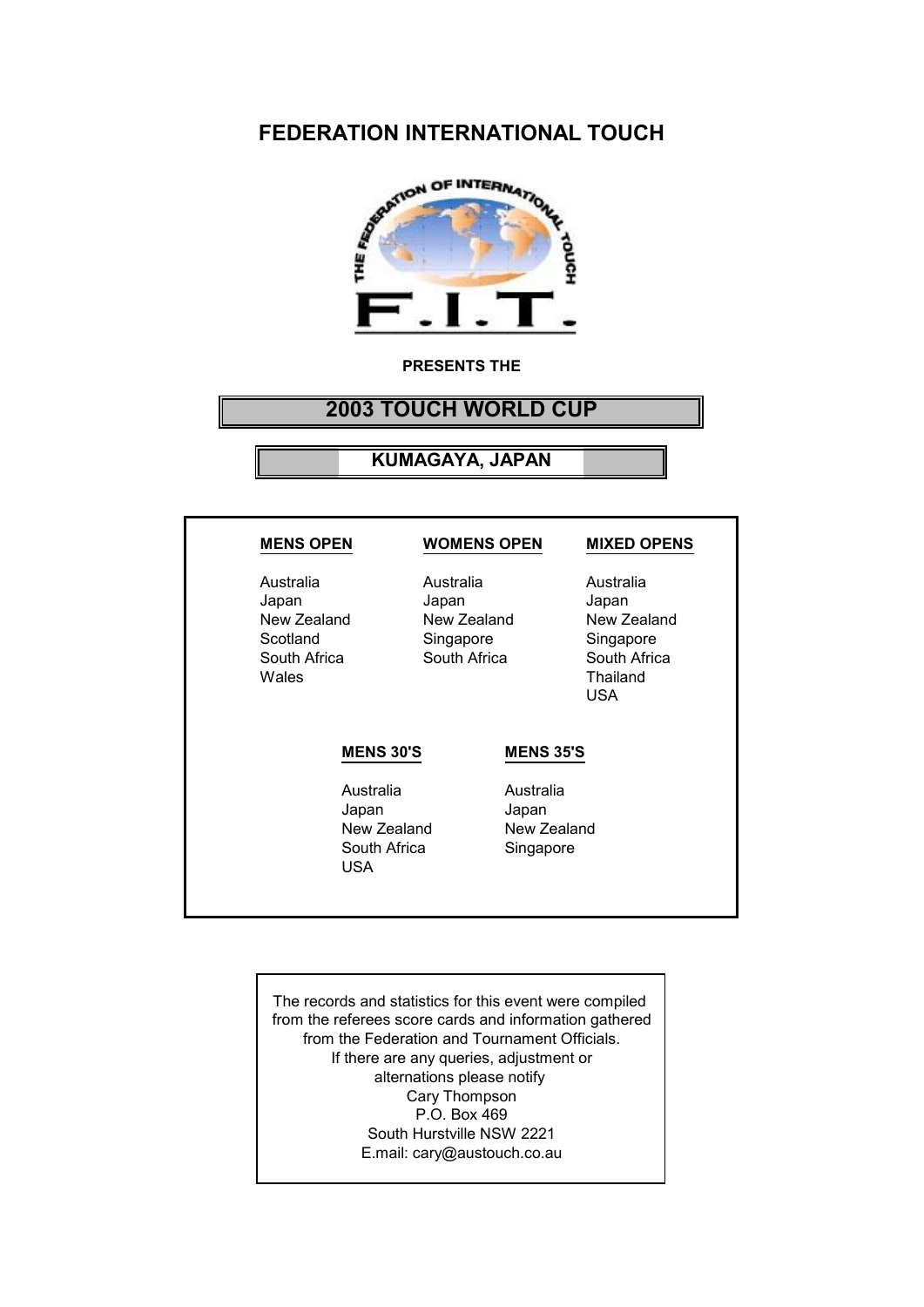# **Results F.I.T. World Cup - Japan 2003**

| Day 1 - Saturday 24th May                  |                                |                |
|--------------------------------------------|--------------------------------|----------------|
|                                            |                                |                |
| 1:00 PM<br>Gr.1 Australia<br>Women         | 20 Japan                       | 0              |
| Gr.2 New Zealand<br>Women                  | 20 Singapore                   | 3              |
| South Africa<br>Women                      | - BYE                          |                |
| Mens 30's<br>Gr.3 Australia                | 17 Japan                       | 0              |
| Mens 30's Gr.4 New Zealand                 | 15 USA                         | 0              |
| Mens 30's<br>South Africa                  | - BYE                          |                |
|                                            |                                |                |
| 1:55 PM<br>Men<br>Gr.1<br>Australia        | 13 Japan                       | 0              |
| Men<br>Gr.2 New Zealand                    | 22 Scotland                    | $\mathbf 0$    |
| Men<br>Gr.3 Wales                          | 1 <sup>1</sup><br>South Africa | 21             |
|                                            |                                |                |
| 2:50 PM<br>Mixed<br>Gr.1 Australia         | 17 Japan                       | $\mathbf 1$    |
| <b>Mixed</b><br>Gr.2 New Zealand           | 22 Thailand                    | $\overline{2}$ |
| <b>Mixed</b><br>Gr.3 South Africa          | 6 <sup>1</sup><br>Singapore    | $\mathbf{1}$   |
| <b>USA</b><br>Mixed                        | - BYE                          |                |
|                                            |                                |                |
| 3:45 PM<br>Mens 35's<br>Gr.1 Australia     | 24 Japan                       | 0              |
| Mens 35's<br>Gr.2 New Zealand              | 19<br>Singapore                | 1              |
|                                            |                                |                |
| 4:40 PM<br>Gr.1 USA<br>Mens 30's           | 2 South Africa                 | 5              |
| Mens 30's<br>Gr.2 Japan                    | 0 New Zealand                  | 17             |
| Mens 30's<br>Australia                     | - BYE                          |                |
| Gr.3 New Zealand<br>Women                  | 2 Australia                    | 9              |
| Gr.4 South Africa<br>Women                 | 7 Japan                        | 0              |
| Women<br>Singapore                         | - BYE                          |                |
| Day 2 - Sunday 25th May                    |                                |                |
| Women<br>Japan<br>Gr.1<br>9:55 AM          | Singapore<br>$\mathbf 0$       | 15             |
| Gr.2<br>Australia<br>Women                 | 15 South Africa                | 1              |
| New Zealand<br>Women                       | - BYE                          |                |
| Mens 30's<br>Gr.3 New Zealand              | 6<br>Australia                 | 5              |
| Mens 30's<br>Gr.4 South Africa             | $\overline{7}$<br>Japan        | 0              |
| Mens 30's<br><b>USA</b>                    | - BYE                          |                |
|                                            |                                |                |
| 10:50 AM<br>Mixed<br>Gr.1<br>Singapore     | <b>USA</b><br>$\overline{2}$   | 14             |
| <b>Mixed</b><br>Thailand<br>Gr.2           | 5<br>South Africa              | 8              |
| Mixed<br>Gr.3<br>Japan                     | $\mathbf{1}$<br>New Zealand    | 15             |
| Mixed<br>Australia                         | - BYE                          |                |
|                                            |                                |                |
| 11:45 AM<br>Mens 35's<br>Gr.1<br>Singapore | 12 Japan                       | $\overline{2}$ |
| Mens 35's<br>Gr.2 Australia                | New Zealand<br>6               | $\overline{7}$ |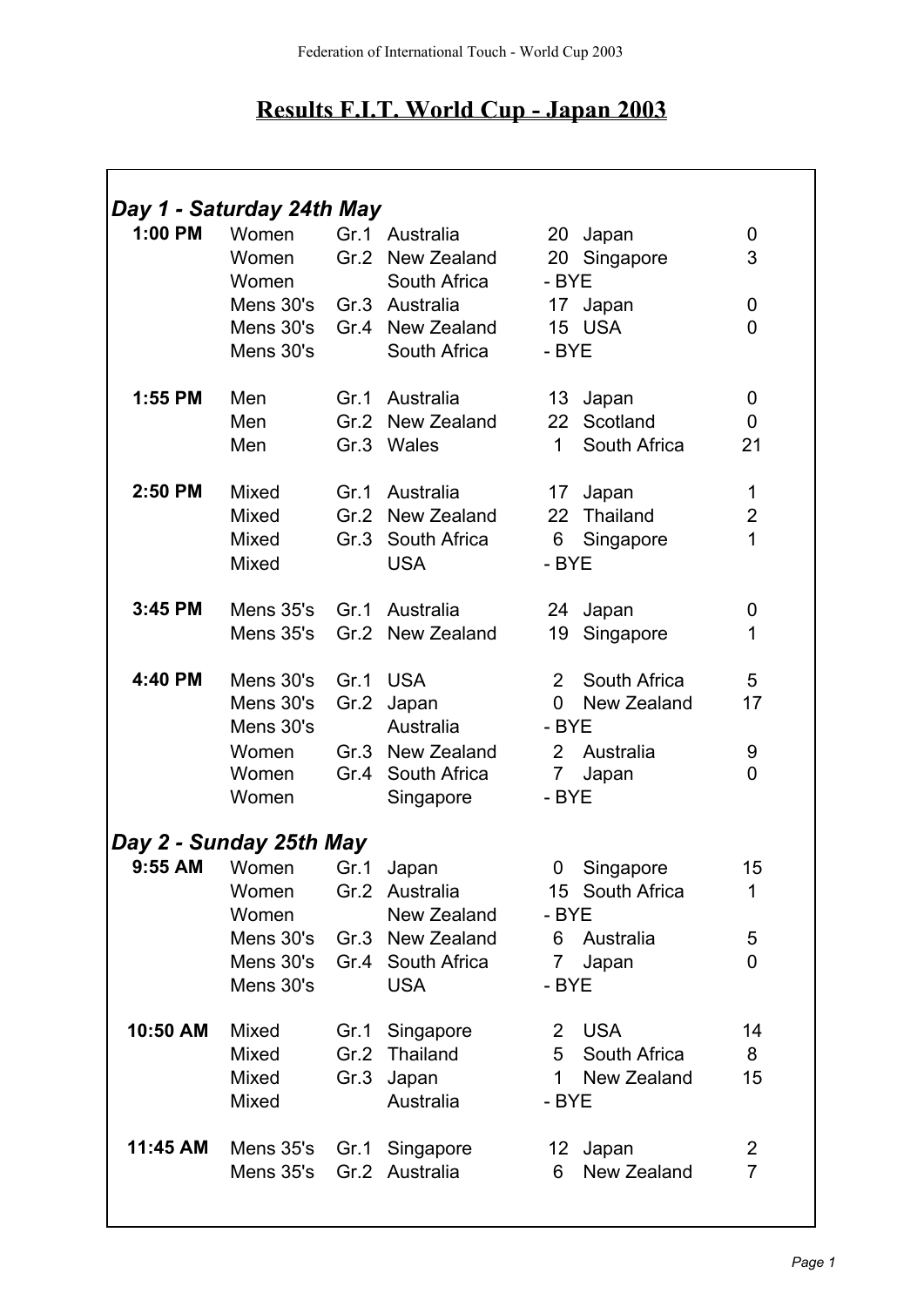|           | Day 2 - Sunday 25th May                                           |                      |                                                                                          |                                                                                                                           |                                       |
|-----------|-------------------------------------------------------------------|----------------------|------------------------------------------------------------------------------------------|---------------------------------------------------------------------------------------------------------------------------|---------------------------------------|
| 12:40 PM  | Men<br>Men<br>Men                                                 | Gr.1                 | South Africa<br>Gr.2 Australia<br>Gr.3 Scotland                                          | New Zealand<br>$\overline{4}$<br>25 Wales<br>1<br>Japan                                                                   | 13<br>$\mathbf{1}$<br>8               |
| 1:35 PM   | Mens 30's<br>Mens 30's<br>Mens 30's<br>Women<br>Women<br>Women    | Gr.1<br>Gr.4         | Japan<br>Gr.2 Australia<br>New Zealand<br>Gr.3 Singapore<br>Japan<br>Australia           | <b>USA</b><br>$\overline{2}$<br>9<br>South Africa<br>- BYE<br>South Africa<br>1<br>New Zealand<br>$\overline{0}$<br>- BYE | 3<br>$\overline{2}$<br>9<br>26        |
| 2:30 PM   | Mixed<br><b>Mixed</b><br>Mixed<br>Mixed<br>Mens 35's<br>Mens 35's | Gr.1<br>Gr.4         | South Africa<br>Gr.2 USA<br>Gr.3 Singapore<br><b>Thailand</b><br>Japan<br>Gr.5 Australia | 2 New Zealand<br>$\mathbf 1$<br>Australia<br>1<br>Japan<br>- BYE<br>New Zealand<br>0<br>13<br>Singapore                   | 18<br>20<br>$\overline{7}$<br>18<br>0 |
| 3:25 PM   | Men<br>Men<br>Men                                                 | Gr.1                 | Japan<br>Gr.2 Australia<br>Gr.3 New Zealand                                              | South Africa<br>1<br>Scotland<br>21 <sup>1</sup><br>27<br>Wales                                                           | 3<br>$\mathbf 1$<br>0                 |
| 4:20 PM   | Women<br>Women<br>Women<br>Mens 30's<br>Mens 30's<br>Mens 30's    | Gr.1<br>Gr.2<br>Gr.4 | South Africa<br>Singapore<br>Japan<br>Gr.3 South Africa<br><b>USA</b><br>Japan           | New Zealand<br>1<br>Australia<br>1<br>- BYE<br>New Zealand<br>$\mathbf 0$<br>3<br>Australia<br>- BYE                      | 15<br>26<br>8<br>12                   |
|           | Day 3 - Monday 26th May                                           |                      |                                                                                          |                                                                                                                           |                                       |
| 9:00 AM   | Mens 30's<br>Mens 30's<br>Mens 30's                               |                      | Gr.1 Australia<br>Gr.2 New Zealand<br>South Africa                                       | 16 Japan<br>7 USA<br>- BYE                                                                                                | 0<br>$\overline{0}$                   |
|           | Women<br>Women<br>Women                                           |                      | Gr.3 Australia<br>Gr.4 New Zealand<br>South Africa                                       | 24 Japan<br>19 Singapore<br>- BYE                                                                                         | 0<br>0                                |
| $9:55$ AM | Mixed<br>Mixed<br>Mixed<br>Mixed                                  |                      | Gr.1 USA<br>Gr.2 Singapore<br>Gr.3 Thailand<br>Japan                                     | 5 South Africa<br>2 New Zealand<br>Australia<br>$\mathbf 1$<br>- BYE                                                      | 5<br>24<br>21                         |
|           | Mens 35's Gr.5 Australia                                          |                      | Mens 35's Gr.4 New Zealand                                                               | 10 Singapore<br>16<br>Japan                                                                                               | 0<br>0                                |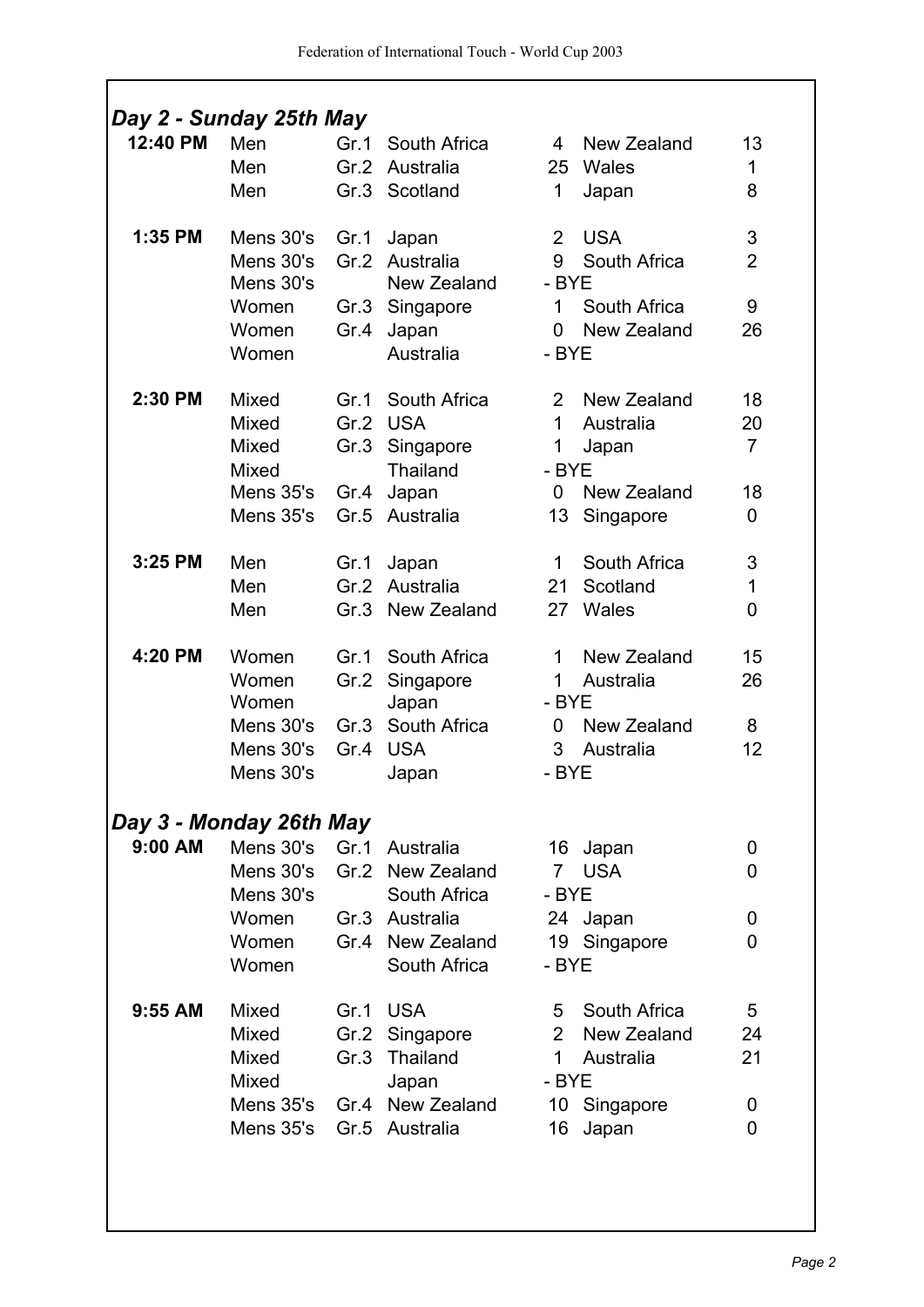| 10:50 AM  | Men                      |      | Gr.1 Scotland              | Wales<br>$7\phantom{.0}$      | $\overline{4}$ |
|-----------|--------------------------|------|----------------------------|-------------------------------|----------------|
|           | Men                      |      | Gr.2 Japan                 | New Zealand<br>$\overline{0}$ | 15             |
|           | Men                      |      | Gr.3 Australia             | 14 South Africa               | $\overline{2}$ |
| 11:45 AM  | Women                    |      | Gr.2 South Africa          | 17 Japan                      | 0              |
|           | Women                    |      | Singapore                  | - BYE                         |                |
|           | Mens 30's                |      | Gr.3 USA                   | 1 South Africa                | 8              |
|           | Mens 30's                | Gr.4 | Japan                      | New Zealand<br>$\overline{0}$ | 17             |
|           | Mens 30's                |      | Australia                  | - BYE                         |                |
|           | Women                    |      | Gr.5 New Zealand           | 3 Australia                   | 5              |
| 12:40 PM  | Mixed                    |      | Gr.2 South Africa          | 5<br>Japan                    | 3              |
|           | <b>Mixed</b>             |      | Gr.3 USA                   | 15 Thailand                   | 3              |
|           | Mixed                    |      | Gr.4 New Zealand           | 5 Australia                   | $\overline{7}$ |
|           | Mixed                    |      | Singapore                  | - BYE                         |                |
| 1:35 PM   | Mens 35's Gr.2 Singapore |      |                            | 8<br>Japan                    | $\overline{2}$ |
|           | Mens 35's                |      | Gr.3 Australia             | $\overline{2}$<br>New Zealand | 3              |
| 2:30 PM   | Men                      |      | Gr.2 Wales                 | Japan<br>0                    | 14             |
|           | Men                      |      | Gr.3 South Africa          | 16 Scotland                   | 3              |
|           | Men                      |      | Gr.4 Australia             | 3<br>New Zealand              | 3              |
| 3:25 PM   | Mens 30's                |      | Gr.2 South Africa          | 12 Japan                      | $\overline{2}$ |
|           | Mens 30's                |      | <b>USA</b>                 | - BYE                         |                |
|           | Women                    | Gr.3 | Japan                      | 1<br>Singapore                | 10             |
|           | Women                    |      | Gr.4 Australia             | 14 South Africa               | 0              |
|           | Women                    |      | New Zealand                | - BYE                         |                |
|           |                          |      | Mens 30's Gr.5 New Zealand | 5 Australia                   | 8              |
| 4:20 PM   | Mixed                    |      | Gr.2 Japan                 | 6 USA                         | 4              |
|           | Mixed                    |      | Gr.3 Australia             | 9 South Africa                | $\mathbf{1}$   |
|           | Mixed                    |      | Gr.4 Thailand              | 8 Singapore                   | 5              |
|           | Mixed                    |      | New Zealand                | - BYE                         |                |
|           | Day 4 - Tuesday 27th May |      |                            |                               |                |
| $9:00$ AM | Women                    |      | Gr.1 Singapore             | 1 South Africa                | 9              |
|           | Women                    |      | Gr.2 Japan                 | 0 New Zealand                 | 23             |
|           | Women                    |      | Australia                  | - BYE                         |                |
|           | Mens 30's Gr.3 Japan     |      |                            | 1 USA                         | $\overline{2}$ |
|           |                          |      | Mens 30's Gr.4 Australia   | 4 South Africa                | 4              |
|           | Mens 30's                |      | New Zealand                | - BYE                         |                |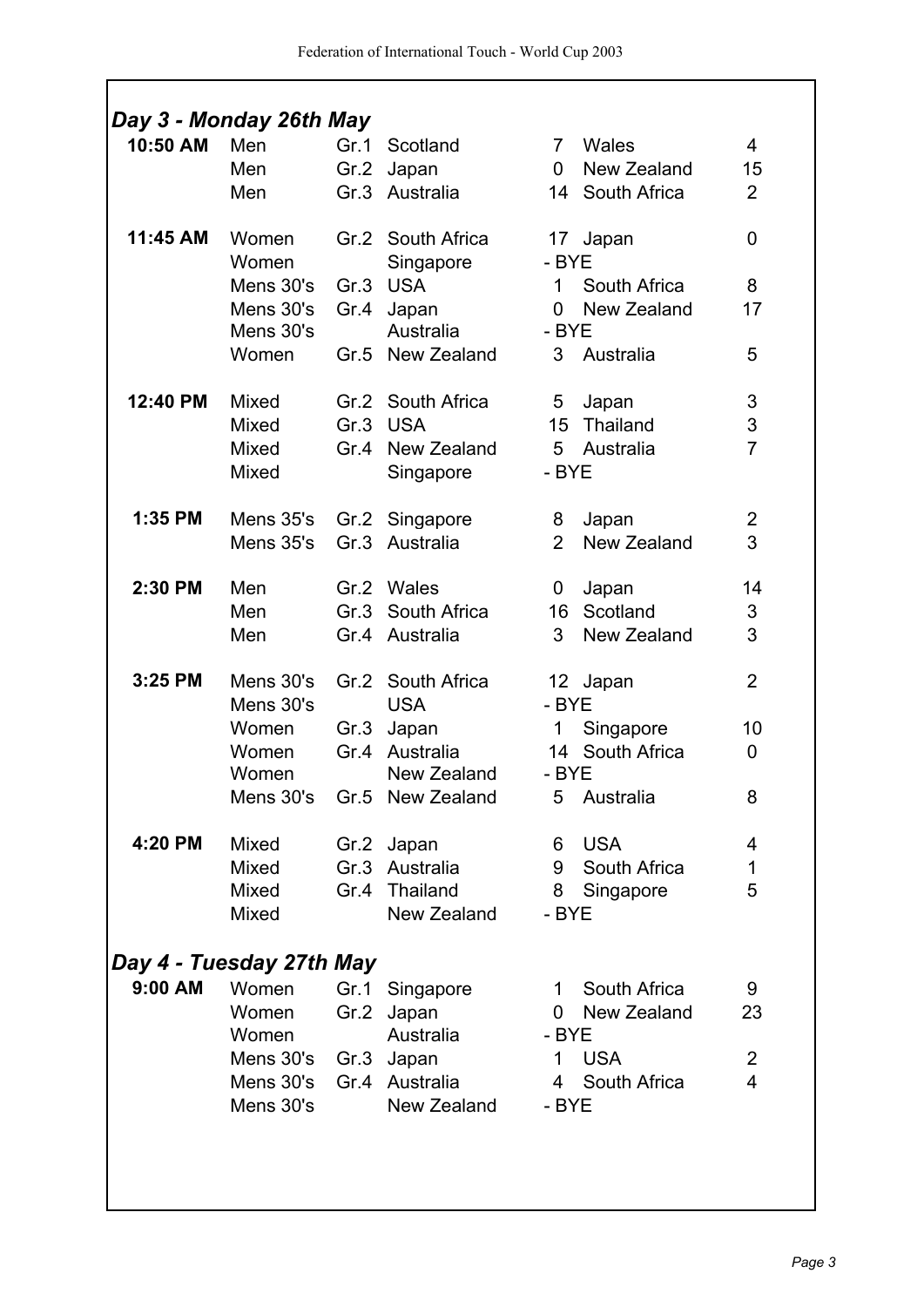| Day 4 - Tuesday 27th May              |                                                                                  |      |                                                                                              |                                                 |                                                                   |                                   |
|---------------------------------------|----------------------------------------------------------------------------------|------|----------------------------------------------------------------------------------------------|-------------------------------------------------|-------------------------------------------------------------------|-----------------------------------|
| 10:50 AM                              | Mixed<br>Mixed<br>Mixed<br><b>Mixed</b><br>Mens 35's Gr.4 Australia<br>Mens 35's | Gr.1 | Japan<br>Gr.2 Australia<br>Gr.3 New Zealand<br>South Africa<br>Gr.5 Japan                    | 9<br>- BYE<br>$\mathbf 0$                       | Thailand<br>28 Singapore<br>18 USA<br>12 Singapore<br>New Zealand | 5<br>0<br>3<br>$\mathbf{1}$<br>22 |
| 11:45 AM                              | Mens 30's<br>Mens 30's<br>Mens 30's<br>Women<br>Women<br>Women                   |      | Gr.1 South Africa<br>Gr.2 USA<br>Japan<br>Gr.3 South Africa<br>Gr.4 Singapore<br>Japan       | $\overline{0}$<br>- BYE<br>$\mathbf 1$<br>- BYE | 4 New Zealand<br>Australia<br>0 New Zealand<br>Australia          | 11<br>14<br>11<br>15              |
| <b>Shield Finals</b><br>12:45 PM      | Men                                                                              |      | Gr.1 Scotland                                                                                | 8                                               | Wales                                                             | 3                                 |
| <b>Championship Semi Finals</b>       |                                                                                  |      |                                                                                              |                                                 |                                                                   |                                   |
| 1:45 PM                               | Men<br>Men                                                                       |      | Gr.1 New Zealand<br>Gr.2 Australia                                                           |                                                 | 12 Japan<br>17 South Africa                                       | 1<br>1                            |
| <b>Championship Semi Finals</b>       |                                                                                  |      |                                                                                              |                                                 |                                                                   |                                   |
| 2:45 PM<br><b>Shield Semi Finals</b>  | Mens 35's Gr.2 Australia                                                         |      | Mens 35's Gr.1 New Zealand                                                                   | 17                                              | 25 Japan<br>Singapore                                             | 1<br>0                            |
| 2:45 PM                               | Mixed                                                                            |      | Gr.3 Thailand                                                                                | $\mathbf{2}$                                    | Singapore                                                         | 6                                 |
| <b>Championship Semi Finals</b>       |                                                                                  |      |                                                                                              |                                                 |                                                                   |                                   |
| 3:45 PM                               | Mixed<br>Mixed                                                                   |      | Gr.1 Australia<br>Gr.2 New Zealand                                                           |                                                 | 18 Japan<br>19 South Africa                                       | 0<br>0                            |
| <b>Championship Semi Finals</b>       |                                                                                  |      |                                                                                              |                                                 |                                                                   |                                   |
| 4:45 PM<br>Day 5 - Wednesday 28th May | Women<br>Women                                                                   |      | Gr.1 Australia<br>Gr.2 New Zealand<br>Mens 30's Gr.3 New Zealand<br>Mens 30's Gr.4 Australia |                                                 | 19 Singapore<br>16 South Africa<br>12 USA<br>12 South Africa      | 0<br>0<br>$\mathbf 1$<br>4        |
| <b>Bronze Finals</b>                  |                                                                                  |      |                                                                                              |                                                 |                                                                   |                                   |
| 8:00 AM                               | Men<br>Mixed<br>Women                                                            |      | Gr.1 Japan<br>Gr.2 Japan<br>Gr.3 Singapore                                                   |                                                 | 5 South Africa<br>6 South Africa<br>3 South Africa                | 8<br>$\overline{2}$<br>6          |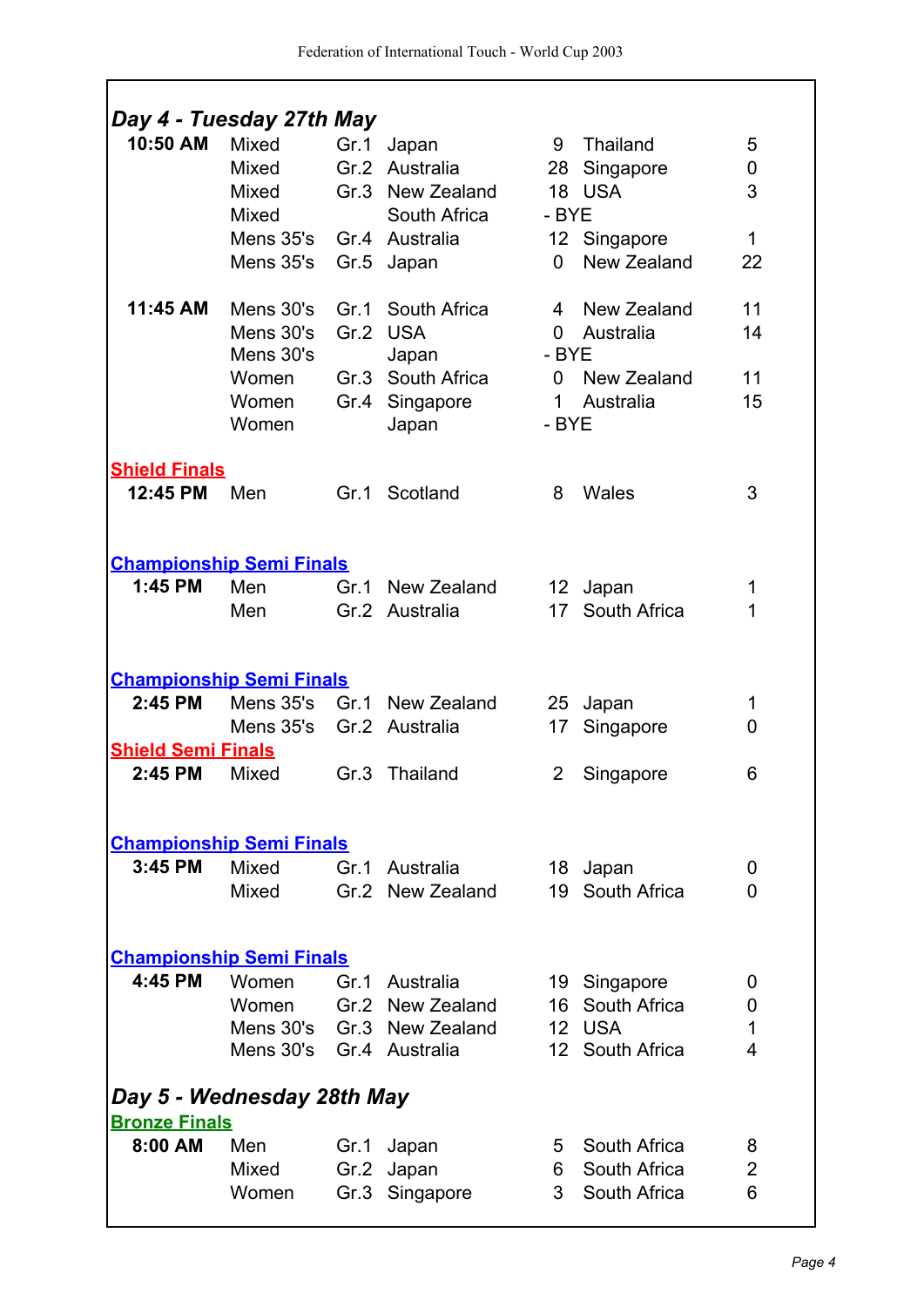| Day 5 - Wednesday 28th May<br><b>Shield Finals</b> |                                            |                |        |                           |                |
|----------------------------------------------------|--------------------------------------------|----------------|--------|---------------------------|----------------|
| $9:00$ AM                                          | Mixed                                      | Gr.1 USA       | 8      | Singapore                 | 4              |
| <b>Bronze Finals</b>                               |                                            |                |        |                           |                |
| $9:00$ AM                                          | Mens 30's Gr.2 USA<br>Mens 35's Gr.3 Japan |                | 1<br>3 | South Africa<br>Singapore | 11<br>10       |
|                                                    |                                            |                |        |                           |                |
| <b>Championship Finals</b>                         |                                            |                |        |                           |                |
| 10:00 AM                                           | Mens 35's Gr.1 Australia                   |                | 8      | New Zealand               | $\overline{2}$ |
| <b>Championship Finals</b>                         |                                            |                |        |                           |                |
| 11:00 PM                                           | Mens 30's Gr.1 Australia                   |                |        | 4 New Zealand             | 3              |
|                                                    |                                            |                |        |                           |                |
| <b>Championship Finals</b><br>12:00 PM             | <b>Mixed</b>                               | Gr.1 Australia | 6.     | New Zealand               | 5              |
|                                                    |                                            |                |        |                           |                |
| <b>Championship Finals</b>                         |                                            |                |        |                           |                |
| $1:00$ PM                                          | Women                                      | Gr.1 Australia | 4      | New Zealand               | $\overline{2}$ |
| <b>Championship Finals</b>                         |                                            |                |        |                           |                |
| 2:00 PM                                            | Men                                        | Gr.1 Australia | 5      | New Zealand               | 4              |
|                                                    |                                            |                |        |                           |                |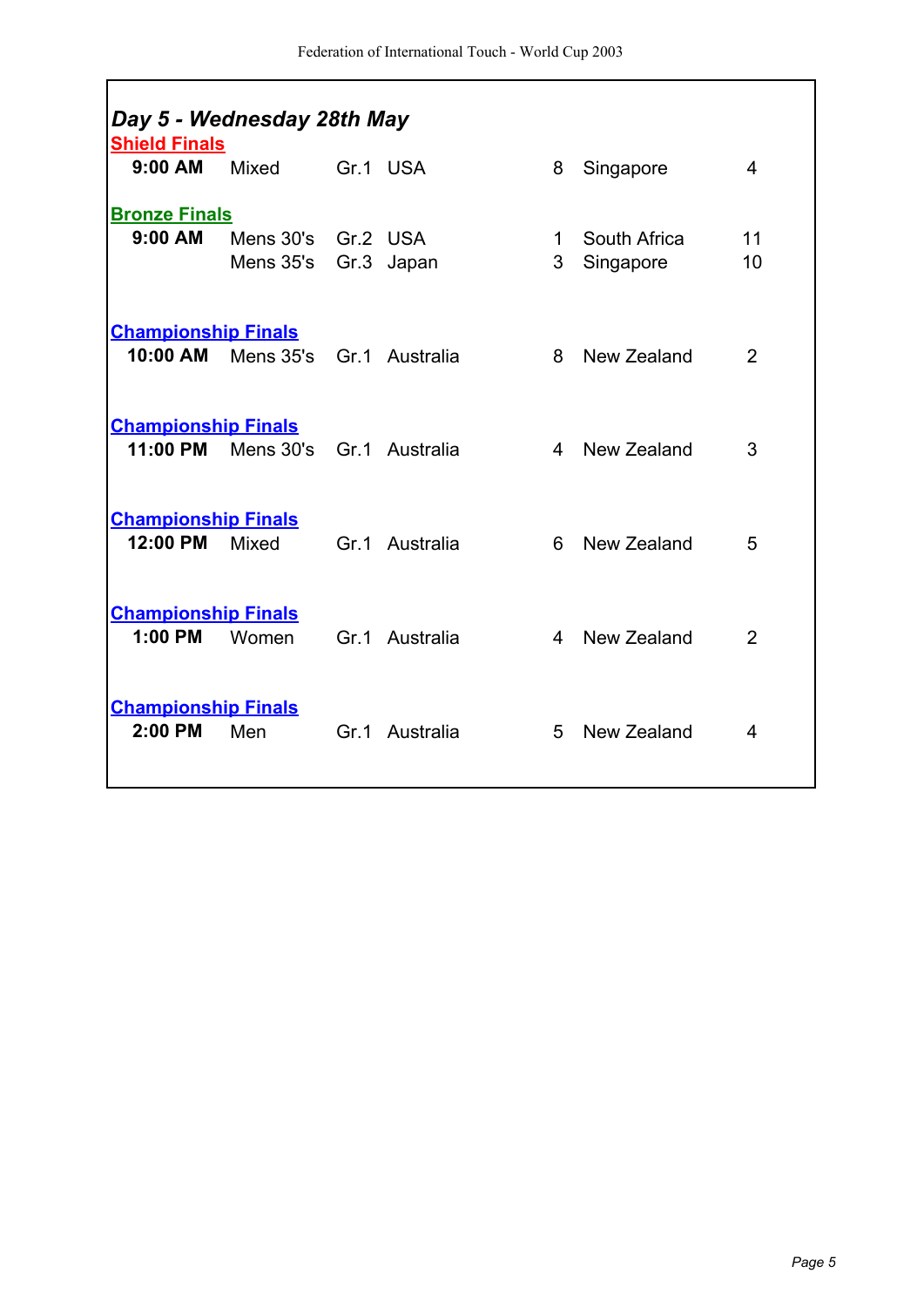# **RESULTS - MENS OPEN**

#### **Competition Table**

|                               | <b>After Preliminary Rounds</b>                               | Р                     | w                |             | D |                            | А                        | <b>Pts</b>               | <b>Diff</b>                   | Ave                                  |
|-------------------------------|---------------------------------------------------------------|-----------------------|------------------|-------------|---|----------------------------|--------------------------|--------------------------|-------------------------------|--------------------------------------|
| $\overline{2}$<br>3<br>4<br>5 | New Zealand<br>Australia<br>South Africa<br>Japan<br>Scotland | 5<br>5<br>5<br>5<br>5 | 4<br>4<br>3<br>2 | 2<br>3<br>4 |   | 80<br>76<br>46<br>23<br>12 | 7<br>7<br>32<br>32<br>71 | 14<br>14<br>11<br>9<br>7 | 73<br>69<br>14<br>-9<br>$-59$ | 11.4<br>10.9<br>1.44<br>0.72<br>0.17 |
| 6                             | Wales                                                         | 5                     |                  | 5           |   | 6                          | 94                       | 5                        | $-88$                         | 0.06                                 |
| <b>TOTALS</b>                 |                                                               | 30                    | 14               | 14          | 2 | 243                        | 243                      |                          | 0                             |                                      |

| Semi Final:          | New Zealand 12 d Japan<br>Australia | 17 |    | d South Africa | 1 |
|----------------------|-------------------------------------|----|----|----------------|---|
| <b>Shield Final:</b> | Scotland                            | 8  | d. | Wales          | 3 |
| <b>Bronze Final:</b> | South Africa 8                      |    |    | d Japan        | 5 |
| <b>Grand Final:</b>  | Australia                           | 5  | d  | New Zealand    | 4 |

## **Each Nations Results**

|           | Australia - 1st         |             |    |    |           | <b>New Zealand - 2nd</b> |             |        |          |
|-----------|-------------------------|-------------|----|----|-----------|--------------------------|-------------|--------|----------|
|           | Japan                   | Won         | 13 |    |           | Scotland                 | Wonl        | 22     | $\Omega$ |
| 2         | Wales                   | Won         | 25 |    | 2         | South Africa             | Wonl        | 13     | 4        |
| 3         | Scotland                | Wonl        | 21 |    | 3         | Wales                    | Wonl        | 27     | $\Omega$ |
| 4         | South Africa            | Won         | 14 | 2  | 4         | Japan                    | Wonl        | $15\,$ | $\Omega$ |
| 5         | New Zealand             | <b>Drew</b> | 3  | 3  | 5         | Australia                | <b>Drew</b> | 3      | 3        |
| <b>SF</b> | South Africa            | Won         | 17 |    | <b>SF</b> | Japan                    | Wonl        | 12     | 1        |
| F         | New Zealand             | Won         | 5  | 4  | F         | Australia                | Lost        | 4      | 5        |
|           |                         |             |    |    |           |                          |             |        |          |
|           | MVP - Shane Fredricksen |             | 98 | 12 |           | MVP - Chris Wall         |             | 96     | 13       |

|    | South Africa - 3rd |      |    |    |           | Japan - $4th$       |      |    |          |
|----|--------------------|------|----|----|-----------|---------------------|------|----|----------|
|    | Wales              | Won  | 21 |    |           | Australia           | Lost | υ  | 13       |
| 2  | New Zealand        | Lost | 4  | 13 | 2         | Scotland            | Wonl | 8  | 1        |
| 3  | Japan              | Won  | 3  |    | 3         | South Africa        | Lost |    | 3        |
| 4  | Australia          | Lost | 2  | 14 | 4         | New Zealand         | Lost | 0  | 15       |
| 5  | Scotland           | Won  | 16 | 3  | 5         | Wales               | Wonl | 14 | $\Omega$ |
| SF | Australia          | Lost | 1  | 17 | <b>SF</b> | New Zealand         | Lost |    | 12       |
| BF | Japan              | Won  | 8  | 5  | <b>BF</b> | South Africa        | Lost | 5  | 8        |
|    |                    |      |    |    |           |                     |      |    |          |
|    | MVP - Andrew Cook  |      | 55 | 54 |           | IMVP - Jun Uchikawa |      | 29 | 52       |
|    |                    |      |    |    |           |                     |      |    |          |

|            | Scotland - 5th     |      |    |    |            | <b>Wales - 6th</b>  |      |   |     |
|------------|--------------------|------|----|----|------------|---------------------|------|---|-----|
|            | New Zealand        | Lost |    | 22 |            | South Africa        | Lost |   | 21  |
| 2          | Japan              | Lost |    | 8  | 2          | Australia           | Lost | 1 | 25  |
| 3          | Australia          | Lost |    | 21 | 3          | New Zealand         | Lost | 0 | 27  |
| 4          | Wales              | Won  |    | 4  | 4          | Scotland            | Lost | 4 |     |
| 5          | South Africa       | Lost | 3  | 16 | 5          | Japan               | Lost | 0 | 14  |
| <b>SHF</b> | Wales              | Won  | 8  | 3  | <b>SHF</b> | Scotland            | Lost | 3 | 8   |
|            |                    |      |    |    |            |                     |      |   |     |
|            | MVP - Scott McLeod |      | 20 | 74 |            | MVP - Mike Nicholas |      | 9 | 102 |

| New Zealand - 2nd |                  |             |    |    |  |  |  |  |  |  |
|-------------------|------------------|-------------|----|----|--|--|--|--|--|--|
| 1                 | Scotland         | Wonl        | 22 | ი  |  |  |  |  |  |  |
| $\overline{2}$    | South Africa     | Won         | 13 | 4  |  |  |  |  |  |  |
| 3                 | Wales            | Wonl        | 27 | 0  |  |  |  |  |  |  |
| 4                 | Japan            | Wonl        | 15 | 0  |  |  |  |  |  |  |
| 5                 | Australia        | <b>Drew</b> | 3  | 3  |  |  |  |  |  |  |
| SF                | Japan            | Wonl        | 12 |    |  |  |  |  |  |  |
| F                 | Australia        | Lost        | 4  | 5  |  |  |  |  |  |  |
|                   |                  |             |    |    |  |  |  |  |  |  |
|                   | MVP - Chris Wall |             | 96 | 13 |  |  |  |  |  |  |

|    | outh Africa - 3rd            |      |    |    |  |    | Japan - $4th$              |      |    |    |
|----|------------------------------|------|----|----|--|----|----------------------------|------|----|----|
| 1  | Wales                        | Won  | 21 |    |  |    | Australia                  | Lost |    | 13 |
| 2  | New Zealand                  | Lost | 4  | 13 |  | 2  | Scotland                   | Won  | 8  |    |
| 3  | Japan                        | Won  | 3  |    |  | 3  | South Africa               | Lost |    | 3  |
| 4  | Australia                    | Lost | 2  | 14 |  | 4  | New Zealand                | Lost | 0  | 15 |
| 5  | Scotland                     | Won  | 16 | 3  |  | 5  | Wales                      | Won  | 14 | 0  |
| ١F | Australia                    | Lost |    | 17 |  | SF | New Zealand                | Lost |    | 12 |
| ١F | Japan                        | Won  | 8  | 5  |  | ВF | South Africa               | Lost | 5  | 8  |
|    |                              |      |    |    |  |    |                            |      |    |    |
|    | VP - Andrew Cook<br>55<br>54 |      |    |    |  |    | <b>IMVP - Jun Uchikawa</b> |      | 29 | 52 |

|                               | cotland - 5th |      |   |    | <b>Wales - 6th</b> |                             |      |   |     |
|-------------------------------|---------------|------|---|----|--------------------|-----------------------------|------|---|-----|
| 1.                            | New Zealand   | Lost | U | 22 |                    | South Africa                | Lost |   | 21  |
| 2                             | Japan         | Lost |   | 8  | 2                  | Australia                   | Lost |   | 25  |
| 3                             | Australia     | Lost |   | 21 | 3                  | New Zealand                 | Lost | 0 | 27  |
| 4                             | Wales         | Wonl |   | 4  | 4                  | Scotland                    | Lost | 4 |     |
| 5.                            | South Africa  | Lost | 3 | 16 | 5                  | Japan                       | Lost | 0 | 14  |
| HF                            | Wales         | Won  | 8 | 3  | <b>SHF</b>         | Scotland                    | Lost | 3 | 8   |
|                               |               |      |   |    |                    |                             |      |   |     |
| VP - Scott McLeod<br>20<br>74 |               |      |   |    |                    | <b>IMVP - Mike Nicholas</b> |      | 9 | 102 |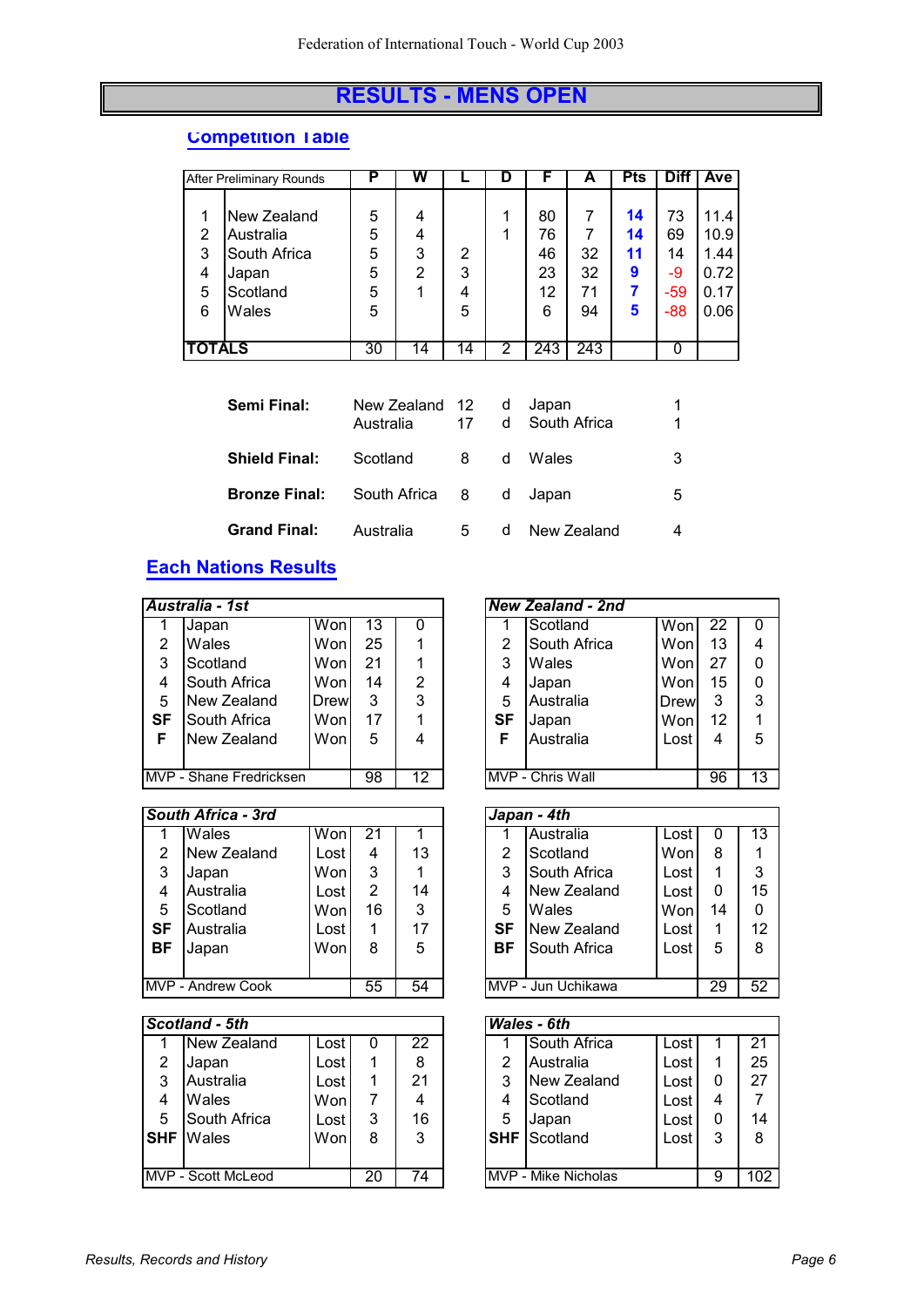#### **RESULTS - MENS OPEN**

**Longest Winning Streak:** 7 games; Australia<br>**Most Touchdowns:** 18; Chris Wall - Ne

*Highest Winning Score:* 27 - 0; New Zealand v Wales *Most Touchdowns:* 18; Chris Wall - New Zealand<br>**Most Scored in a game:** 7; Chris Wall - New Zealand *Most Scored in a game:* 7; Chris Wall - New Zealand<br>**Player of the Series:** Chris Wall - New Zealand *Player of the Series:* Chris Wall - New Zealand

## **Competition Table - Including Finals Results**

| Pos            | <b>Country</b> | Р  | w  |    |   | F   | А   | <b>AVE</b> |
|----------------|----------------|----|----|----|---|-----|-----|------------|
|                |                |    |    |    |   |     |     |            |
|                | Australia      |    | 6  |    |   | 98  | 12  | 8.17       |
| 4              | Japan          |    | 2  | 5  |   | 29  | 52  | 0.56       |
| 2              | New Zealand    |    | 5  | 1  |   | 96  | 13  | 7.38       |
| 5              | Scotland       | 6  | 2  | 4  |   | 20  | 74  | 0.27       |
| 3              | South Africa   |    | 4  | 3  |   | 55  | 54  | 1.02       |
| 6              | Wales          | 6  |    | 6  |   | 9   | 102 | 0.09       |
|                |                |    |    |    |   |     |     |            |
| <b>ITOTALS</b> |                | 40 | 19 | 19 | 2 | 307 | 307 |            |

#### **RESULTS - WOMENS OPEN**

## **Competition Table**

|                  | <b>After Preliminary Rounds</b>                                | Р                     | w                |                  | D | F                      | A                          | <b>Pts</b>                | <b>Diff</b>                          | Ave                                  |
|------------------|----------------------------------------------------------------|-----------------------|------------------|------------------|---|------------------------|----------------------------|---------------------------|--------------------------------------|--------------------------------------|
| 2<br>3<br>4<br>5 | Australia<br>New Zealand<br>South Africa<br>Singapore<br>Japan | 8<br>8<br>8<br>8<br>8 | 8<br>6<br>4<br>2 | 2<br>4<br>6<br>8 |   | 128<br>119<br>44<br>32 | 8<br>18<br>57<br>99<br>142 | 24<br>20<br>16<br>12<br>8 | 120<br>101<br>$-13$<br>$-67$<br>-141 | 16.0<br>6.61<br>0.77<br>0.32<br>0.01 |
| <b>TOTALS</b>    |                                                                | 40                    | 20               | 20               | 0 | 324                    | 324                        |                           | 0                                    |                                      |
|                  |                                                                |                       |                  |                  |   |                        |                            |                           |                                      |                                      |

| Semi Final:          | Australia<br>New Zealand 16 | 19 |              | d Singapore<br>d South Africa |    |
|----------------------|-----------------------------|----|--------------|-------------------------------|----|
| <b>Bronze Final:</b> | South Africa 6 d Singapore  |    |              |                               | -3 |
| <b>Grand Final:</b>  | Australia                   | 4  | $\mathsf{d}$ | New Zealand                   |    |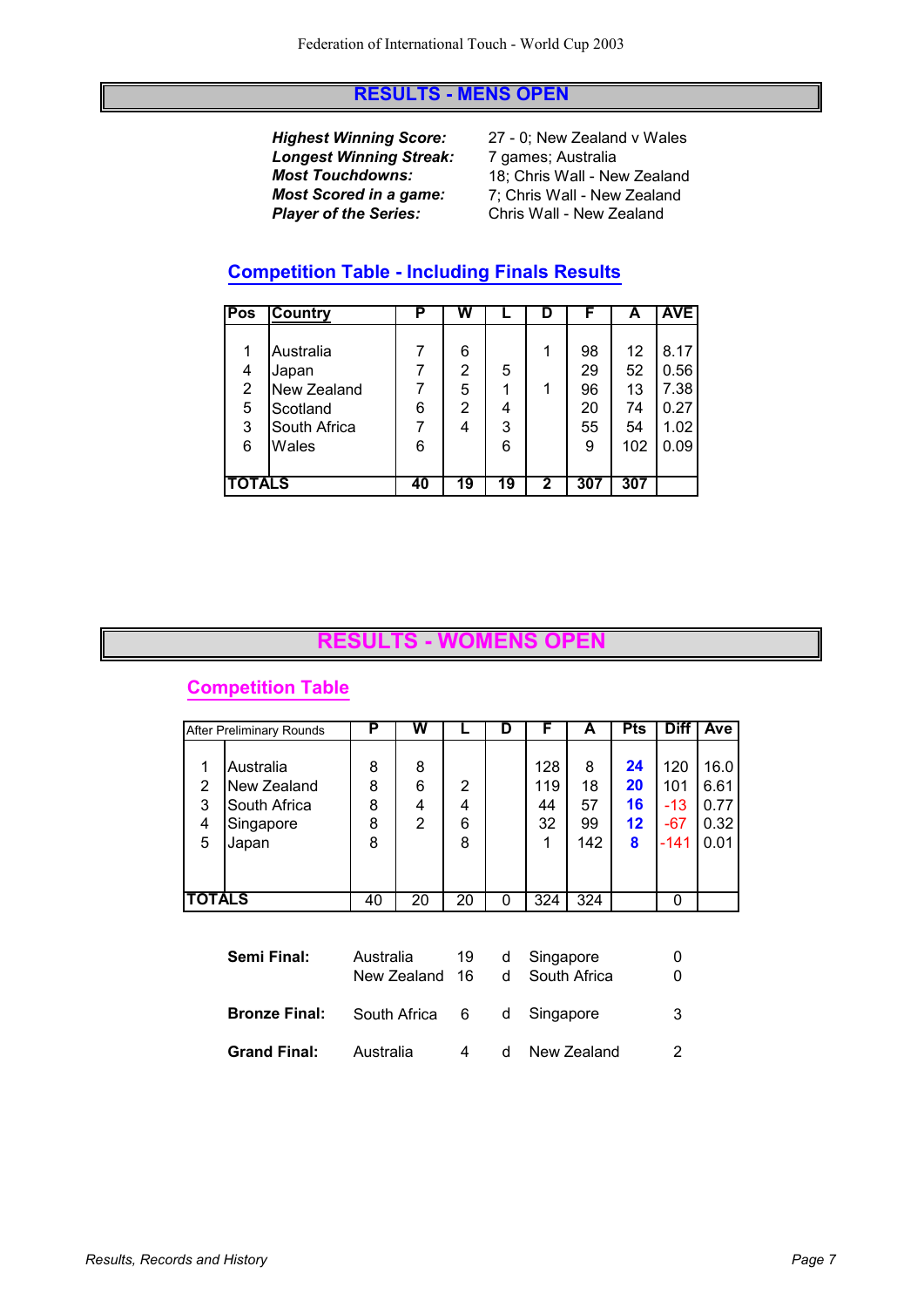#### **RESULTS - WOMENS OPEN**

## **Each Nations Results**

|           | Australia - 1st     |      |     |    |                | <b>New Zealand - 2nd</b> |      |     |          |
|-----------|---------------------|------|-----|----|----------------|--------------------------|------|-----|----------|
|           | Japan               | Wonl | 20  | 0  |                | Singapore                | Won  | 20  | 3        |
| 2         | New Zealand         | Wonl | 9   | 2  | $\overline{2}$ | Australia                | Lost | 2   | 9        |
| 3         | South Africa        | Wonl | 15  |    | 3              | Japan                    | Wonl | 26  | $\Omega$ |
| 4         | Singapore           | Wonl | 26  |    | 4              | South Africa             | Wonl | 15  | 1        |
| 5         | Japan               | Wonl | 24  | 0  | 5              | Singapore                | Wonl | 19  | $\Omega$ |
| 6         | New Zealand         | Wonl | 5   | 3  | 6              | Australia                | Lost | 3   | 5        |
| 7         | South Africa        | Wonl | 14  | 0  |                | Japan                    | Wonl | 23  | $\Omega$ |
| 8         | Singapore           | Won  | 15  |    | 8              | South Africa             | Wonl | 11  | $\Omega$ |
| <b>SF</b> | Singapore           | Wonl | 19  | 0  | SF             | South Africa             | Wonl | 16  | $\Omega$ |
| F         | New Zealand         | Wonl | 4   | 2  | F              | Australia                | Lost | 2   | 4        |
|           |                     |      |     |    |                |                          |      |     |          |
|           | MVP - Bo de la Cruz |      | 151 | 10 |                | MVP - Faith Dickson      |      | 137 | 22       |

| South Africa - 3rd |  |
|--------------------|--|

|           | Japan              | Won        |    |    |                | New Zealand            | Lost | 3  | 20  |
|-----------|--------------------|------------|----|----|----------------|------------------------|------|----|-----|
| 2         | Australia          | ∟ost       |    | 15 | $\overline{2}$ | Japan                  | Wonl | 15 | 0   |
| 3         | Singapore          | Wonl       | 9  |    | 3              | South Africa           | Lost | 1  | 9   |
| 4         | New Zealand        | Lost       |    | 15 | 4              | Australia              | Lost | 1  | 26  |
| 5         | Japan              | Wonl       | 17 | 0  | 5              | New Zealand            | Lost | 0  | 19  |
| 6         | Australia          | ∟ost       | 0  | 14 | 6              | Japan                  | Won  | 10 |     |
|           | Singapore          | Wonl       | 9  |    |                | South Africa           | Lost | 1  | 9   |
| 8         | New Zealand        | Lost       | 0  | 11 | 8              | Australia              | Lost | 1  | 15  |
| <b>SF</b> | New Zealand        | _ost       | 0  | 16 | <b>SF</b>      | Australia              | Lost | 0  | 19  |
| <b>BF</b> | Singapore          | <b>Won</b> | 6  | 3  | ВF             | South Africa           | Lost | 3  | 6   |
|           |                    |            |    |    |                |                        |      |    |     |
|           | MVP - Aisha Arnold |            |    | 76 |                | IMVP - Maureen Thomson |      | 35 | 124 |
|           |                    |            |    |    |                |                        |      |    |     |

|                         | <b>New Zealand - 2nd</b>   |      |                |    |  |  |  |  |  |  |
|-------------------------|----------------------------|------|----------------|----|--|--|--|--|--|--|
| 1                       | Singapore                  | Won  | 20             | 3  |  |  |  |  |  |  |
| 2                       | Australia                  | Lost | 2              | 9  |  |  |  |  |  |  |
| 3                       | Japan                      | Won  | 26             | 0  |  |  |  |  |  |  |
| $\overline{\mathbf{4}}$ | South Africa               | Won  | 15             | 1  |  |  |  |  |  |  |
| 5                       | Singapore                  | Won  | 19             | 0  |  |  |  |  |  |  |
| 6                       | Australia                  | Lost | 3              | 5  |  |  |  |  |  |  |
| $\overline{7}$          | Japan                      | Won  | 23             | 0  |  |  |  |  |  |  |
| 8                       | South Africa               | Won  | 11             | 0  |  |  |  |  |  |  |
| <b>SF</b>               | South Africa               | Won  | 16             | 0  |  |  |  |  |  |  |
| F                       | Australia                  | Lost | $\overline{2}$ | 4  |  |  |  |  |  |  |
|                         |                            |      |                |    |  |  |  |  |  |  |
|                         | <b>MVP - Faith Dickson</b> |      | 137            | 22 |  |  |  |  |  |  |

|           | South Africa - 3rd             |      |    |    |  |           | Singapore - 4th       |      |    |     |
|-----------|--------------------------------|------|----|----|--|-----------|-----------------------|------|----|-----|
|           | Japan                          | Won  |    | 0  |  |           | <b>New Zealand</b>    | Lost | 3  | 20  |
| 2         | Australia                      | Lost | 1  | 15 |  | 2         | Japan                 | Wonl | 15 | 0   |
| 3         | Singapore                      | Wonl | 9  |    |  | 3         | South Africa          | Lost |    | 9   |
| 4         | New Zealand                    | Lost | 1  | 15 |  | 4         | Australia             | Lost |    | 26  |
| 5         | Japan                          | Won  | 17 | 0  |  | 5         | New Zealand           | Lost | 0  | 19  |
| 6         | Australia                      | Lost | 0  | 14 |  | 6         | Japan                 | Won  | 10 |     |
| 7         | Singapore                      | Wonl | 9  |    |  | 7         | South Africa          | Lost |    | 9   |
| 8         | New Zealand                    | Lost | 0  | 11 |  | 8         | Australia             | Lost |    | 15  |
| <b>SF</b> | New Zealand                    | Lost | 0  | 16 |  | <b>SF</b> | Australia             | Lost | 0  | 19  |
| BF        | Singapore                      | Wonl | 6  | 3  |  | BF        | South Africa          | Lost | 3  | 6   |
|           |                                |      |    |    |  |           |                       |      |    |     |
|           | MVP - Aisha Arnold<br>76<br>50 |      |    |    |  |           | MVP - Maureen Thomson |      | 35 | 124 |

|   | Japan - 5th         |                   |   |     |  |  |  |  |  |
|---|---------------------|-------------------|---|-----|--|--|--|--|--|
|   | Australia           | Lost              | 0 | 20  |  |  |  |  |  |
| 2 | <b>South Africa</b> | Lost              | 0 |     |  |  |  |  |  |
| 3 | Singapore           | Lost              | 0 | 15  |  |  |  |  |  |
| 4 | New Zealand         | Lost <sup>1</sup> | 0 | 26  |  |  |  |  |  |
| 5 | <b>Australia</b>    | Lost              | 0 | 24  |  |  |  |  |  |
| 6 | <b>South Africa</b> | Lost              | 0 | 17  |  |  |  |  |  |
| 7 | Singapore           | Lost              | 1 | 10  |  |  |  |  |  |
| 8 | New Zealand         | Lost              | 0 | 23  |  |  |  |  |  |
|   |                     |                   |   |     |  |  |  |  |  |
|   | MVP - Atko Nakagawa |                   |   | 142 |  |  |  |  |  |

# **Competition Table - Including Finals Results**

| Pos              | <b>Country</b>                                                 | υ                         | W            |                  |                        | A                            | <b>AVE</b>                           |
|------------------|----------------------------------------------------------------|---------------------------|--------------|------------------|------------------------|------------------------------|--------------------------------------|
| 5<br>2<br>4<br>3 | Australia<br>Japan<br>New Zealand<br>Singapore<br>South Africa | 10<br>8<br>10<br>10<br>10 | 10<br>2<br>5 | 8<br>3<br>8<br>5 | 151<br>137<br>35<br>50 | 10<br>142<br>22<br>124<br>76 | 15.1<br>0.01<br>6.23<br>0.28<br>0.66 |
| <b>TOTALS</b>    |                                                                | 48                        | 24           | 24               | 374                    | 374                          |                                      |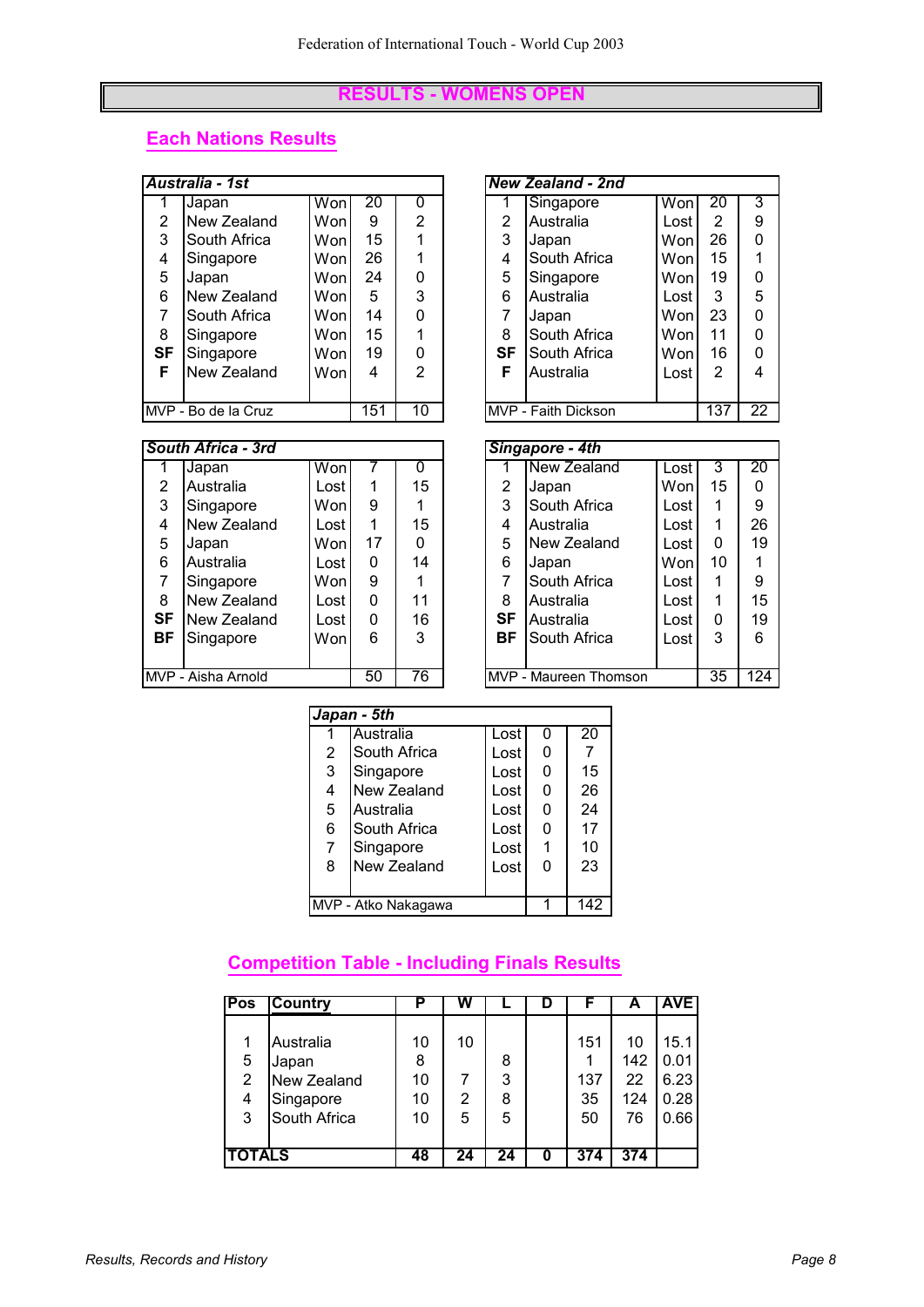#### **RESULTS - WOMEN OPEN**

*Highest Winning Score:* 26-0; New Zealand v Japan *Longest Winning Streak:* 10 games; Australia

*Most Touchdowns:* 22; Monica Hardegger - New Zealand *Most Scored in a game:* 6; Sharyn Williams - Australia *Most Scored in a game:* 6; Sharyn Williams - Australia<br>**Player of the Series:** Bo de la Cruz - Australia *Player of the Series:* Bo de la Cruz - Australia

# **RESULTS - MIXED OPEN**

## **Competition Table**

|                       | After Preliminary Rounds                                                                 | P                               | W                     |                            | D | F                                        | A                                     | <b>Pts</b>                           | <b>Diff</b>                                         | Ave                                                  |
|-----------------------|------------------------------------------------------------------------------------------|---------------------------------|-----------------------|----------------------------|---|------------------------------------------|---------------------------------------|--------------------------------------|-----------------------------------------------------|------------------------------------------------------|
| 2<br>3<br>4<br>5<br>6 | Australia<br>New Zealand<br>South Africa<br>Japan<br><b>USA</b><br>Thailand<br>Singapore | 6<br>6<br>6<br>6<br>6<br>6<br>6 | 6<br>5<br>3<br>3<br>2 | 1<br>2<br>3<br>3<br>5<br>6 |   | 102<br>102<br>27<br>27<br>42<br>24<br>11 | 9<br>17<br>41<br>47<br>54<br>80<br>87 | 18<br>16<br>13<br>12<br>11<br>8<br>6 | 93<br>85<br>-14<br>$-20$<br>$-12$<br>$-56$<br>$-76$ | 11.3<br>6.00<br>0.66<br>0.57<br>0.78<br>0.30<br>0.13 |
| <b>TOTALS</b>         |                                                                                          | 42                              | 20                    | 20                         | 2 | 335                                      | 335                                   |                                      | 0                                                   |                                                      |

| Semi Final:          | Australia<br>New Zealand 19 | 18 | d | Japan<br>d South Africa | O |
|----------------------|-----------------------------|----|---|-------------------------|---|
| <b>Shield Final:</b> | U.S.A.                      | 8  | d | Singapore               | 4 |
| <b>Bronze Final:</b> | Japan                       | 6  | d | South Africa            |   |
| <b>Grand Final:</b>  | Australia                   | 6  | d | New Zealand             | 5 |

## **Each Nations Results**

|           | Australia - 1st      |      |     |    |                | New Zealand - 2nd           |      |     |          |
|-----------|----------------------|------|-----|----|----------------|-----------------------------|------|-----|----------|
|           | Japan                | Won  | 17  |    |                | Thailand                    | Wonl | 22  | 2        |
| 2         | USA                  | Wonl | 20  |    | $\overline{2}$ | Japan                       | Wonl | 15  | 1        |
| 3         | Thailand             | Wonl | 21  |    | 3              | South Africa                | Wonl | 18  | 2        |
| 4         | New Zealand          | Wonl | 7   | 5  | 4              | Singapore                   | Wonl | 24  | 2        |
| 5         | South Africa         | Wonl | 9   |    | 5              | Australia                   | Lost | 5   | 7        |
| 6         | Singapore            | Won  | 28  | 0  | 6              | <b>USA</b>                  | Wonl | 18  | 3        |
| <b>SF</b> | Japan                | Wonl | 18  | 0  | <b>SF</b>      | South Africa                | Wonl | 19  | $\Omega$ |
| F         | New Zealand          | Wonl | 6   | 5  | F              | Australia                   | Lost | 5   | 6        |
|           |                      |      |     |    |                |                             |      |     |          |
|           | MVP - Benji Marshall |      | 126 | 14 |                | <b>IMVP</b> - Peter Walters |      | 126 | 23       |

|                | <b>New Zealand - 2nd</b>   |      |     |                |
|----------------|----------------------------|------|-----|----------------|
| 1              | Thailand                   | Won  | 22  | 2              |
| $\overline{2}$ | Japan                      | Wonl | 15  |                |
| 3              | South Africa               | Wonl | 18  | 2              |
| 4              | Singapore                  | Wonl | 24  | $\overline{2}$ |
| 5              | Australia                  | Lost | 5   | 7              |
| 6              | <b>USA</b>                 | Won  | 18  | 3              |
| SF             | South Africa               | Wonl | 19  | 0              |
| F              | Australia                  | Lost | 5   | 6              |
|                |                            |      |     |                |
|                | <b>MVP</b> - Peter Walters |      | 126 | 23             |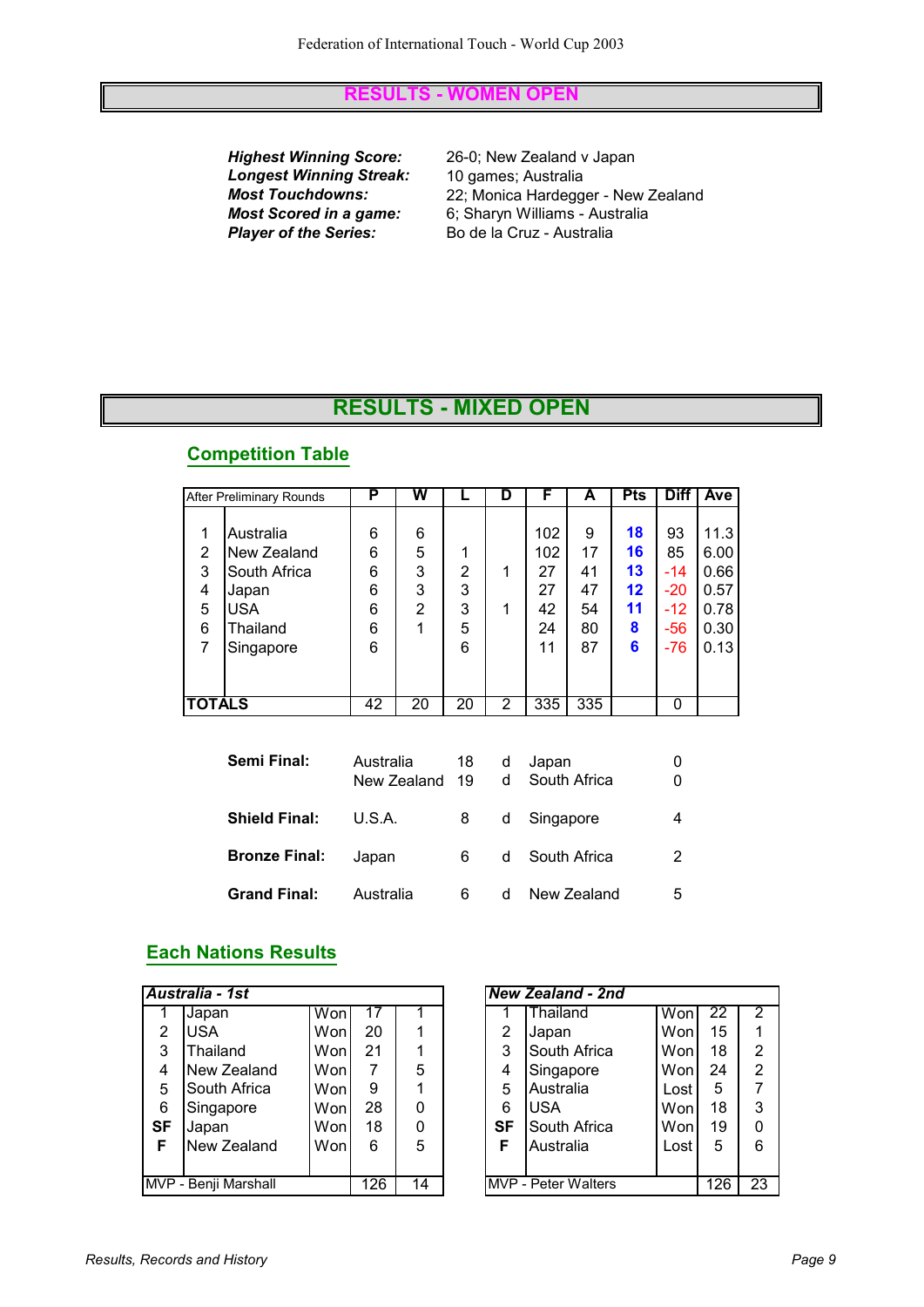#### **RESULTS - MIXED OPEN**

|           | Japan - 3rd         |      |          |    | South Africa - 4th |                   |      |    |    |
|-----------|---------------------|------|----------|----|--------------------|-------------------|------|----|----|
|           | Australia           | Lost |          | 17 |                    | Singapore         | Won  | 6  |    |
| 2         | New Zealand         | Lost | 1        | 15 | 2                  | Thailand          | Wonl | 8  | 5  |
| 3         | Singapore           | Wonl | 7        |    | 3                  | New Zealand       | Lost | 2  | 18 |
| 4         | South Africa        | Lost | 3        | 5  | 4                  | <b>USA</b>        | Drew | 5  | 5  |
| 5         | USA                 | Wonl | 6        | 4  | 5                  | Japan             | Wonl | 5  | 3  |
| 6         | Thailand            | Wonl | 9        | 5  | 6                  | Australia         | Lost |    | 9  |
| SF        | Australia           | Lost | $\Omega$ | 18 | <b>SF</b>          | New Zealand       | Lost | 0  | 19 |
| <b>BF</b> | South Africa        | Wonl | 6        | 2  | <b>BF</b>          | Japan             | Lost | 2  | 6  |
|           |                     |      |          |    |                    |                   |      |    |    |
|           | MVP - Yoshio Hagino |      | 33       | 67 |                    | MVP - Jamie Boyes |      | 29 | 66 |

|    | South Africa - 4th |      |                |    |
|----|--------------------|------|----------------|----|
|    | Singapore          | Won  | 6              |    |
| 2  | Thailand           | Won  | 8              | 5  |
| 3  | New Zealand        | Lost | $\overline{2}$ | 18 |
| 4  | <b>USA</b>         | Drew | 5              | 5  |
| 5  | Japan              | Won  | 5              | 3  |
| 6  | Australia          | Lost | 1              | 9  |
| SF | New Zealand        | Lost | 0              | 19 |
| ВF | Japan              | Lost | 2              | 6  |
|    |                    |      |                |    |
|    | MVP - Jamie Boyes  |      | 29             | 66 |

|            | <b>United States of America - 5th</b> |      |    |    |             | Singapore - 6th                |      |                |                |
|------------|---------------------------------------|------|----|----|-------------|--------------------------------|------|----------------|----------------|
|            | Singapore                             | Wonl | 14 | 2  |             | South Africa                   | Lost |                | 6              |
| 2          | Australia                             | Lost |    | 20 | 2           | <b>USA</b>                     | Lost | 2              | 14             |
| 3          | South Africa                          | Drew | 5  | 5  | 3           | Japan                          | Lost |                | 7              |
| 4          | Thailand                              | Wonl | 15 | 3  | 4           | New Zealand                    | Lost | $\overline{2}$ | 24             |
| 5          | Japan                                 | Lost | 4  | 6  | 5           | Thailand                       | Lost | 5              | 8              |
| 6          | New Zealand                           | Lost | 3  | 18 | 6           | Australia                      | Lost | 0              | 28             |
|            |                                       |      |    |    | <b>SSFI</b> | Thailand                       | Won  | 6              | $\overline{2}$ |
| <b>SHF</b> | Singapore                             | Won  | 8  | 4  | <b>SHF</b>  | <b>USA</b>                     | Lost | 4              | 8              |
|            |                                       |      |    |    |             |                                |      |                |                |
|            | MVP - Phil Adams                      |      | 50 | 58 |             | <b>MVP - Matthew Etchapare</b> |      | 21             | 97             |

|                 | Singapore - 6th         |      |                |                |
|-----------------|-------------------------|------|----------------|----------------|
|                 | South Africa            | Lost |                | 6              |
| $\overline{2}$  | USA                     | Lost | $\overline{2}$ | 14             |
| 3               | Japan                   | Lost |                | 7              |
| $\overline{4}$  | New Zealand             | Lost | 2              | 24             |
| 5               | Thailand                | Lost | 5              | 8              |
| 6               | Australia               | Lost | 0              | 28             |
|                 | <b>SSF</b> Thailand     | Won  | 6              | $\overline{2}$ |
| <b>SHF JUSA</b> |                         | Lost | 4              | 8              |
|                 |                         |      |                |                |
|                 | MVP - Matthew Etchapare |      | 21             | 97             |

|   | Thailand - 7th    |      |    |    |
|---|-------------------|------|----|----|
|   | New Zealand       | Lost | 2  | 22 |
| 2 | South Africa      | Lost | 5  | 8  |
| 3 | Australia         | Lost |    | 21 |
| 4 | <b>USA</b>        | Lost | 3  | 15 |
| 5 | Singapore         | Won  | 8  | 5  |
| 6 | Japan             | Lost | 5  | 9  |
|   | SSF Singapore     | Lost | 2  | 6  |
|   |                   |      |    |    |
|   | MVP - James Teamo |      | 26 | 86 |

#### **Competition Table - Including Finals Results**

| Pos            | Country              | Р  | w  |    | D           |     | А   | <b>AVE</b> |
|----------------|----------------------|----|----|----|-------------|-----|-----|------------|
|                |                      |    |    |    |             |     |     |            |
|                | Australia            | 8  | 8  |    |             | 126 | 14  | 9.00       |
| 3              | Japan                | 8  | 4  | 4  |             | 33  | 67  | 0.49       |
| $\overline{2}$ | New Zealand          | 8  | 6  | 2  |             | 126 | 23  | 5.48       |
| 6              | Singapore            | 8  |    |    |             | 21  | 97  | 0.22       |
| 4              | South Africa         | 8  | 3  | 4  | 1           | 29  | 66  | 0.44       |
| 7              | Thailand             |    |    | 6  |             | 26  | 86  | 0.30       |
| 5              | <b>United States</b> |    | 3  | 3  | 1           | 50  | 58  | 0.86       |
|                |                      |    |    |    |             |     |     |            |
| <b>TOTALS</b>  |                      | 54 | 26 | 26 | $\mathbf 2$ | 411 | 411 |            |

*Longest Winning Streak:* 8 games; Australia

*Highest Winning Score:* 28-0; Australia v Singapore *Most Touchdowns:* 19; Benji Marshall - Australia<br>**Most Scored in a game:** 5; Dean Wilbow - Australia *Most Scored in a game:* 5; Dean Wilbow - Australia 5; Nadina Bambury - Australia 5; Tui Kalene - New Zealand **Player of the Series:** Benji Marshall - Australia Nadina Bambury - Australia

*Results, Records and History Page 10*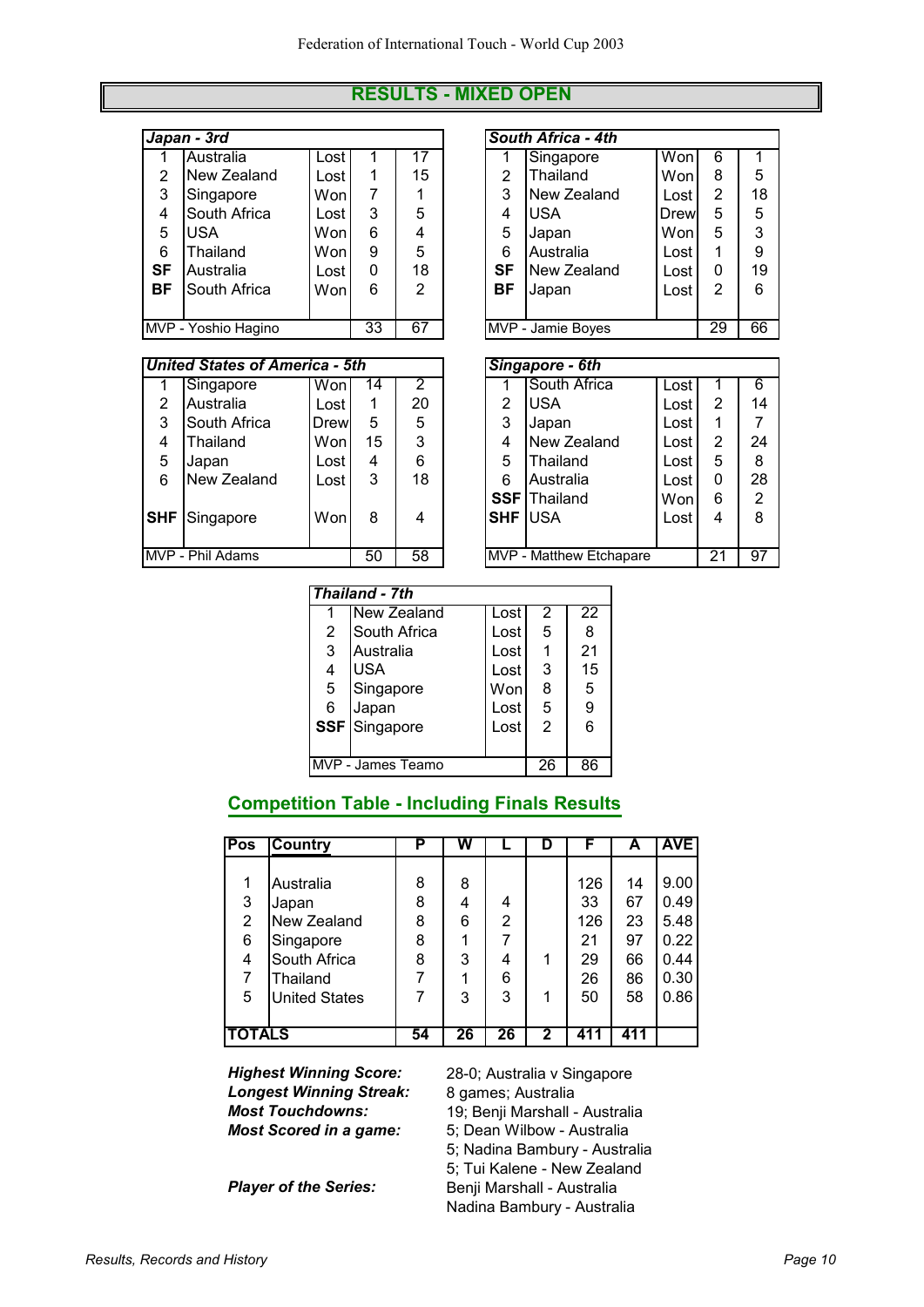# **RESULTS - MENS OVER 30's**

## **Competition Table**

|                  | <b>After Preliminary Rounds</b>                                 | Р                     | w           |             | D |                           | A                          | Pts                       | <b>Diff</b>                     | Ave                                  |
|------------------|-----------------------------------------------------------------|-----------------------|-------------|-------------|---|---------------------------|----------------------------|---------------------------|---------------------------------|--------------------------------------|
| 2<br>3<br>4<br>5 | New Zealand<br>Australia<br>South Africa<br><b>USA</b><br>Japan | 8<br>8<br>8<br>8<br>8 | 6<br>4<br>2 | 3<br>6<br>8 |   | 86<br>85<br>42<br>11<br>5 | 17<br>20<br>37<br>64<br>91 | 22<br>21<br>17<br>12<br>8 | 69<br>65<br>5<br>$-53$<br>$-86$ | 5.06<br>4.25<br>1.14<br>0.17<br>0.05 |
| <b>TOTALS</b>    |                                                                 | 40                    | 19          | 19          | 2 | 229                       | 229                        |                           | 0                               |                                      |

| Semi Final:                                   | New Zealand 12 d U.S.A.<br>Australia |   | 12 d South Africa | 4 |
|-----------------------------------------------|--------------------------------------|---|-------------------|---|
| <b>Bronze Final:</b> South Africa 11 d U.S.A. |                                      |   |                   |   |
| <b>Grand Final:</b>                           | Australia                            | 4 | d New Zealand     |   |

## **Each Nations Results**

|           | Australia - 1st    |       |     |    |                | New Zealand - 2nd |      |     |          |
|-----------|--------------------|-------|-----|----|----------------|-------------------|------|-----|----------|
|           | Japan              | Won   | 17  |    |                | IUSA              | Wonl | 15  | $\Omega$ |
| 2         | New Zealand        | Lost  | 5   | 6  | $\overline{2}$ | Japan             | Wonl | 17  | 0        |
| 3         | South Africa       | Wonl  | 9   | 2  | 3              | Australia         | Wonl | 6   | 5        |
| 4         | USA                | Wonl  | 12  | 3  | 4              | South Africa      | Wonl | 8   | $\Omega$ |
| 5         | Japan              | Won   | 16  | 0  | 5              | <b>USA</b>        | Wonl |     | $\Omega$ |
| 6         | New Zealand        | Wonl  | 8   | 5  | 6              | Japan             | Wonl | 17  | $\Omega$ |
| 7         | South Africa       | Drewl | 4   | 4  | 7              | Australia         | Lost | 5   | 8        |
| 8         | USA                | Wonl  | 14  | ი  | 8              | South Africa      | Wonl | 11  | 4        |
| <b>SF</b> | South Africa       | Wonl  | 12  | 4  | <b>SF</b>      | <b>USA</b>        | Wonl | 12  | 1        |
| F         | New Zealand        | Wonl  | 4   | 3  | F              | Australia         | Lost | 3   | 4        |
|           |                    |       |     |    |                |                   |      |     |          |
|           | MVP - Robbie Brien |       | 101 | 27 |                | MVP - Jason Tomai |      | 101 | 22       |

|                                               | <b>New Zealand - 2nd</b>                  |      |     |                 |  |  |  |  |  |  |  |  |  |
|-----------------------------------------------|-------------------------------------------|------|-----|-----------------|--|--|--|--|--|--|--|--|--|
| 1                                             | <b>USA</b><br>$\overline{15}$<br>Won<br>0 |      |     |                 |  |  |  |  |  |  |  |  |  |
| 17<br>$\overline{2}$<br>Won<br>Japan<br>0     |                                           |      |     |                 |  |  |  |  |  |  |  |  |  |
| $\overline{3}$<br>5<br>Australia<br>6<br>Won  |                                           |      |     |                 |  |  |  |  |  |  |  |  |  |
| 4<br>8<br>Wonl<br>0<br>South Africa           |                                           |      |     |                 |  |  |  |  |  |  |  |  |  |
| $\overline{7}$<br>5<br><b>USA</b><br>0<br>Won |                                           |      |     |                 |  |  |  |  |  |  |  |  |  |
| 6                                             | 17<br>0<br>Japan<br>Won                   |      |     |                 |  |  |  |  |  |  |  |  |  |
| $\overline{7}$                                | Australia                                 | Lost | 5   | 8               |  |  |  |  |  |  |  |  |  |
| 8                                             | South Africa                              | Wonl | 11  | 4               |  |  |  |  |  |  |  |  |  |
| SF                                            | <b>USA</b>                                | Won  | 12  |                 |  |  |  |  |  |  |  |  |  |
| F                                             | Australia                                 | Lost | 3   | 4               |  |  |  |  |  |  |  |  |  |
|                                               |                                           |      |     |                 |  |  |  |  |  |  |  |  |  |
|                                               | MVP - Jason Tomai                         |      | 101 | $\overline{22}$ |  |  |  |  |  |  |  |  |  |

|           | South Africa - 3rd |      |    |    |                  | <b>United States of America - 4th</b> |        |                 |                |
|-----------|--------------------|------|----|----|------------------|---------------------------------------|--------|-----------------|----------------|
|           | USA.               | Won  | 5  | 2  |                  | New Zealand                           | Lost   |                 | 15             |
| 2         | Japan              | Wonl |    | O  | $\overline{2}$   | South Africa                          | Lost   | 2               | 5              |
| 3         | Australia          | Lost | 2  | 9  | 3                | Japan                                 | Wonl   | 3               | 2              |
| 4         | New Zealand        | Lost | 0  | 8  | 4                | Australia                             | Lost i | 3               | 12             |
| 5         | <b>USA</b>         | Wonl | 8  |    | 5                | New Zealand                           | Lost   | 0               | $\overline{7}$ |
| 6         | Japan              | Wonl | 12 | 2  | 6                | South Africa                          | Lost   |                 | 8              |
| 7         | Australia          | Drew | 4  | 4  | 7                | Japan                                 | Wonl   | 2               | 1              |
| 8         | New Zealand        | Lost | 4  | 11 | 8                | Australia                             | Lost   | 0               | 14             |
| <b>SF</b> | Australia          | Lost | 4  | 12 | <b>SF</b>        | New Zealand                           | Lost   |                 | 12             |
| BF        | USA                | Wonl | 11 |    | BF               | South Africa                          | Lost   |                 | 11             |
|           |                    |      |    |    |                  |                                       |        |                 |                |
|           | MVP - Labeeb Levy  | 57   | 50 |    | MVP - Mark Sloan |                                       | 13     | $\overline{87}$ |                |

|                |                              |      |    |    | <b>United States of America - 4th</b> |                   |      |    |    |  |
|----------------|------------------------------|------|----|----|---------------------------------------|-------------------|------|----|----|--|
|                | outh Africa - 3rd            |      |    |    |                                       |                   |      |    |    |  |
|                | <b>USA</b>                   | Won  | 5  | 2  |                                       | New Zealand       | Lost | O  | 15 |  |
| $\overline{2}$ | Japan                        | Won  |    | 0  | 2                                     | South Africa      | Lost | 2  | 5  |  |
| 3              | Australia                    | Lost | 2  | 9  | 3                                     | Japan             | Wonl | 3  | 2  |  |
| 4              | New Zealand                  | Lost | 0  | 8  | 4                                     | Australia         | Lost | 3  | 12 |  |
| 5              | <b>USA</b>                   | Wonl | 8  |    | 5                                     | New Zealand       | Lost | ი  |    |  |
| 6              | Japan                        | Wonl | 12 | 2  | 6                                     | South Africa      | Lost |    | 8  |  |
| 7              | Australia                    | Drew | 4  | 4  |                                       | Japan             | Wonl | 2  |    |  |
| 8              | New Zealand                  | Lost | 4  | 11 | 8                                     | Australia         | Lost | 0  | 14 |  |
| ١F             | Australia                    | Lost | 4  | 12 | <b>SF</b>                             | New Zealand       | Lost |    | 12 |  |
| ۱F             | <b>USA</b>                   | Wonl | 11 |    | <b>BF</b>                             | South Africa      | Lost | 1  | 11 |  |
|                |                              |      |    |    |                                       |                   |      |    |    |  |
|                | VP - Labeeb Levy<br>57<br>50 |      |    |    |                                       | IMVP - Mark Sloan |      | 13 | 87 |  |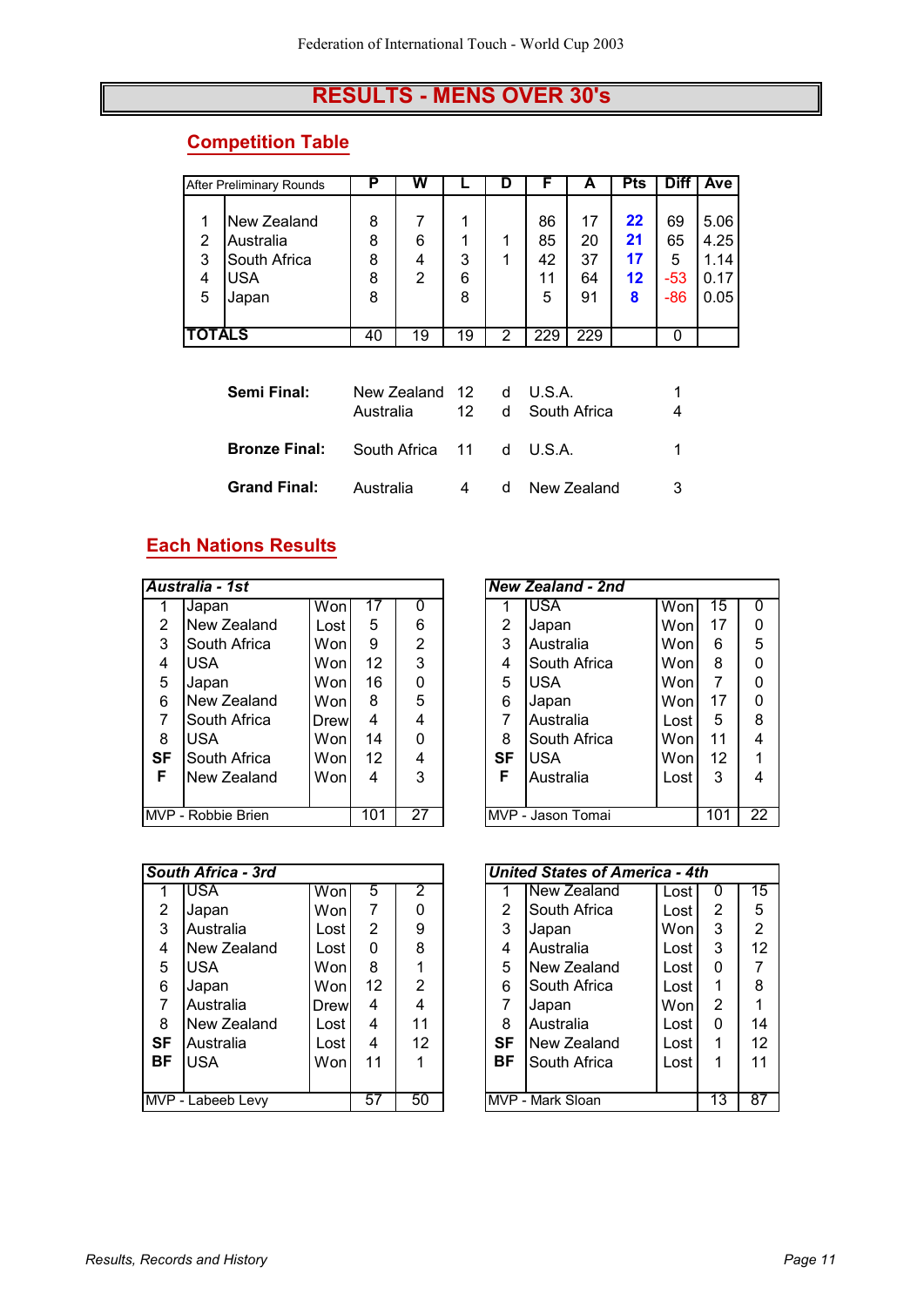#### **RESULTS - MENS OVER 30's**

|   | Japan - 5th       |      |   |    |  |  |  |  |  |  |
|---|-------------------|------|---|----|--|--|--|--|--|--|
|   | Australia         | Lost | 0 | 17 |  |  |  |  |  |  |
| 2 | New Zealand       | Lost | ი | 17 |  |  |  |  |  |  |
| 3 | South Africa      | Lost | 0 | 7  |  |  |  |  |  |  |
| 4 | <b>USA</b>        | Lost | 2 | 3  |  |  |  |  |  |  |
| 5 | Australia         | Lost | 0 | 16 |  |  |  |  |  |  |
| 6 | New Zealand       | Lost | ი | 17 |  |  |  |  |  |  |
| 7 | South Africa      | Lost | 2 | 12 |  |  |  |  |  |  |
| 8 | USA               | Lost |   | 2  |  |  |  |  |  |  |
|   |                   |      |   |    |  |  |  |  |  |  |
|   | MVP - Takao Tsuji |      | 5 |    |  |  |  |  |  |  |

## **Competition Table - Including Finals Results**

| Pos           | <b>Country</b>       | P  | W  |    |   |     | А   | AVE  |
|---------------|----------------------|----|----|----|---|-----|-----|------|
|               |                      |    |    |    |   |     |     |      |
| 1             | Australia            | 10 | 8  |    | 1 | 101 | 27  | 3.74 |
| 5             | Japan                | 8  |    | 8  |   | 5   | 91  | 0.05 |
| 2             | New Zealand          | 10 | 8  | 2  |   | 101 | 22  | 4.59 |
| 3             | South Africa         | 10 | 5  | 4  |   | 57  | 50  | 1.14 |
| 4             | <b>United States</b> | 10 | 2  | 8  |   | 13  | 87  | 0.15 |
|               |                      |    |    |    |   |     |     |      |
| <b>TOTALS</b> |                      | 48 | 23 | 23 | 2 | 277 | 277 |      |

**Longest Winning Streak:**<br>Most Touchdowns:

**Highest Winning Score:** 17-0; Australia and New Zealand v Japan Longest Winning Streak: 8 games; Australia *Most Touchdowns:* 12; Troy Morgan & Peter Tong - Australia *Most Scored in a game:* 4; Troy Morgan - Australia 4; Labeeb Levy - South Africa **Player of the Series:** Labeeb Levy - South Africa

# **RESULTS - MENS OVER 35's**

#### **Competition Table**

|                               | After Preliminary Rounds                       | Ρ                | W                        |             | D      | F                   | A                    | <b>Pts</b>          | Diff                     | Ave                          |
|-------------------------------|------------------------------------------------|------------------|--------------------------|-------------|--------|---------------------|----------------------|---------------------|--------------------------|------------------------------|
| 1<br>$\overline{2}$<br>3<br>4 | New Zealand<br>Australia<br>Singapore<br>Japan | 6<br>6<br>6<br>6 | 6<br>4<br>$\overline{2}$ | 2<br>4<br>6 |        | 79<br>73<br>22<br>4 | 9<br>11<br>58<br>100 | 18<br>14<br>10<br>6 | 70<br>62<br>$-36$<br>-96 | 8.78<br>6.64<br>0.38<br>0.04 |
| TOTALS                        |                                                | 24               | 12                       | 12          | 0      | 178                 | 178                  |                     | 0                        |                              |
| Semi Final:                   |                                                | Australia        | New Zealand              | 25<br>17    | d<br>d | Japan<br>Singapore  |                      |                     | 1<br>0                   |                              |
| <b>Bronze Final:</b>          |                                                | Singapore        |                          | 10          | d      | Japan               |                      | 3                   |                          |                              |
|                               | <b>Grand Final:</b>                            | Australia        |                          | 8           | d      |                     | New Zealand          |                     | 2                        |                              |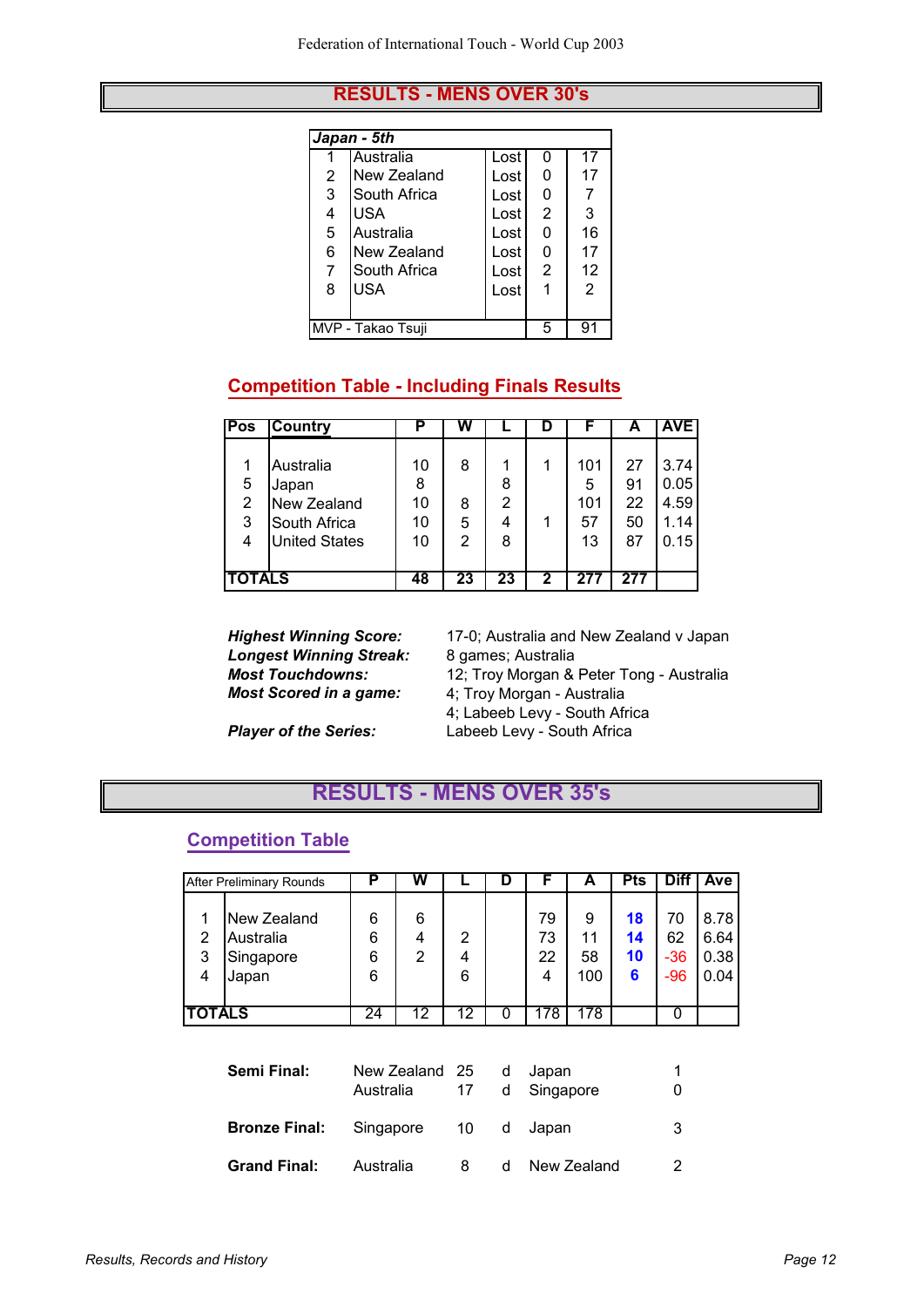#### **RESULTS - MENS OVER 35's**

# **Each Nations Results**

|           | Australia - 1st        |       |    |    |           | <b>New Zealand - 2nd</b> |      |     |                |
|-----------|------------------------|-------|----|----|-----------|--------------------------|------|-----|----------------|
|           | Japan                  | Wonl  | 24 |    |           | Singapore                | Won  | 19  |                |
| 2         | New Zealand            | Lostl | 6  |    | 2         | Australia                | Wonl |     | 6              |
| 3         | Singapore              | Wonl  | 13 |    | 3         | Japan                    | Wonl | 18  | 0              |
| 4         | Japan                  | Wonl  | 16 | 0  | 4         | Singapore                | Wonl | 10  | 0              |
| 5         | New Zealand            | Lost  | 2  | 3  | 5         | Australia                | Wonl | 3   | $\overline{2}$ |
| 6         | Singapore              | Wonl  | 12 |    | 6         | Japan                    | Wonl | 22  | $\Omega$       |
| <b>SF</b> | Singapore              | Wonl  | 17 | 0  | <b>SF</b> | Japan                    | Wonl | 25  | 1              |
| F         | New Zealand            | Wonl  | 8  | 2  | F         | Australia                | Lost | 2   | 8              |
|           |                        |       |    |    |           |                          |      |     |                |
|           | MVP - Stephen McIntyre |       | 98 | 13 |           | MVP - Michael MacGregor  |      | 106 | 18             |

|                                              | <b>New Zealand - 2nd</b>             |      |    |   |  |  |  |  |  |  |
|----------------------------------------------|--------------------------------------|------|----|---|--|--|--|--|--|--|
|                                              | Singapore                            | Won  | 19 |   |  |  |  |  |  |  |
| $\overline{2}$                               | Australia                            | Won  |    | 6 |  |  |  |  |  |  |
| 3<br>Wonl<br>18<br>0<br>Japan                |                                      |      |    |   |  |  |  |  |  |  |
| 4                                            | Singapore                            | Wonl | 10 | 0 |  |  |  |  |  |  |
| $\overline{2}$<br>Australia<br>5<br>3<br>Won |                                      |      |    |   |  |  |  |  |  |  |
| 6                                            | Japan                                | Won  | 22 | 0 |  |  |  |  |  |  |
| SF                                           | Japan                                | Wonl | 25 |   |  |  |  |  |  |  |
| F                                            | Australia                            | Lost | 2  | 8 |  |  |  |  |  |  |
|                                              |                                      |      |    |   |  |  |  |  |  |  |
|                                              | MVP - Michael MacGregor<br>106<br>18 |      |    |   |  |  |  |  |  |  |

|           | Singapore - 3rd      |      |    |    |           | Japan - 4th             |      |                |     |
|-----------|----------------------|------|----|----|-----------|-------------------------|------|----------------|-----|
|           | New Zealand          | Lost |    | 19 |           | Australia               | Lost | U              | 24  |
| 2         | Japan                | Wonl | 12 | 2  | 2         | Singapore               | Lost | 2              | 12  |
| 3         | Australia            | Lost | 0  | 13 | 3         | New Zealand             | Lost | 0              | 18  |
| 4         | New Zealand          | Lost | 0  | 10 | 4         | Australia               | Lost | 0              | 16  |
| 5         | Japan                | Wonl | 8  | 2  | 5         | Singapore               | Lost | $\overline{2}$ | 8   |
| 6         | Australia            | Lost |    | 12 | 6         | New Zealand             | Lost | 0              | 22  |
| <b>SF</b> | Australia            | Lost | 0  | 17 | SF        | New Zealand             | Lost | 1              | 25  |
| <b>BF</b> | Japan                | Wonl | 10 | 3  | <b>BF</b> | Singapore               | Lost | 3              | 10  |
|           |                      |      |    |    |           |                         |      |                |     |
|           | MVP - Darren Blakely |      |    | 78 |           | MVP - Nariaki Matsuyaua |      | 8              | 135 |

|                                               | Japan - 4th             |      |   |     |  |  |  |  |  |  |  |
|-----------------------------------------------|-------------------------|------|---|-----|--|--|--|--|--|--|--|
|                                               | Australia               | Lost | 0 | 24  |  |  |  |  |  |  |  |
| 2                                             | Singapore               | Lost | 2 | 12  |  |  |  |  |  |  |  |
| New Zealand<br>3<br>0<br>18<br>Lost           |                         |      |   |     |  |  |  |  |  |  |  |
| 4<br>16<br>Australia<br>0<br>Lost             |                         |      |   |     |  |  |  |  |  |  |  |
| 5<br>$\overline{2}$<br>Singapore<br>Lost<br>8 |                         |      |   |     |  |  |  |  |  |  |  |
| 6                                             | New Zealand             | Lost | 0 | 22  |  |  |  |  |  |  |  |
| SF                                            | New Zealand             | Lost | 1 | 25  |  |  |  |  |  |  |  |
| BF                                            | Singapore               | Lost | 3 | 10  |  |  |  |  |  |  |  |
|                                               |                         |      |   |     |  |  |  |  |  |  |  |
|                                               | MVP - Nariaki Matsuyaua |      | 8 | 135 |  |  |  |  |  |  |  |

#### **Competition Table - Including Finals Results**

| Pos         | <b>Country</b>                                 |                  | W      |             |                      | А                     | <b>AVE</b>                   |
|-------------|------------------------------------------------|------------------|--------|-------------|----------------------|-----------------------|------------------------------|
| 4<br>2<br>3 | Australia<br>Japan<br>New Zealand<br>Singapore | 8<br>8<br>8<br>8 | 6<br>3 | 2<br>8<br>5 | 98<br>8<br>106<br>32 | 13<br>135<br>18<br>78 | 7.54<br>0.06<br>5.89<br>0.41 |
|             | <b>TALS</b>                                    | 32               | 16     | 16          | 244                  | 244                   |                              |

**Longest Winning Streak:<br>Most Touchdowns:** 

*Highest Winning Score:* 25-1; New Zealand v Japan<br>**Longest Winning Streak:** 7 games; New Zealand *Most Touchdowns:* 19; Bruce Murray - New Zealand<br>**Most Scored in a game:** 8; Bruce Murray - New Zealand *Most Scored in a game:* 8; Bruce Murray - New Zealand *Player of the Series:* Darren Blakely - Singapore *Player of the Series:* Darren Blakely - Singapore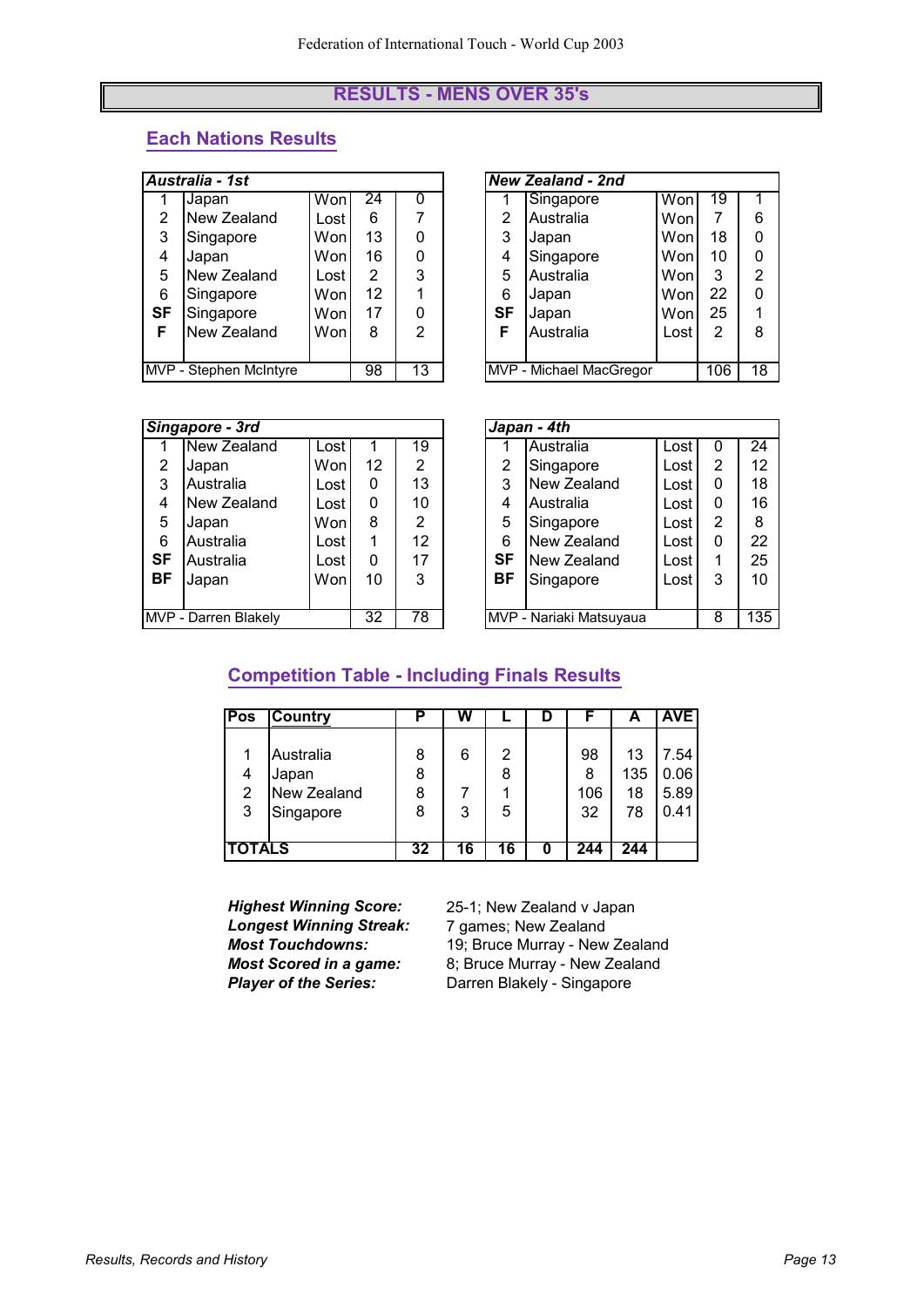## **TOUCHDOWNS SCORED - MENS OPEN**

| <b>AUSTRALIA</b>            | 98 | <b>JAPAN</b>                | 29             | <b>NEW ZEALAND</b>          | 96 |
|-----------------------------|----|-----------------------------|----------------|-----------------------------|----|
|                             |    |                             |                |                             |    |
| Ben Robinson                | 14 | Jun Orimo                   | 6              | Chris Wall                  | 18 |
| Andrew Galea                | 11 | Tomotake Terasawa           | 4              | Paratene Edwards            | 12 |
| Jamie Stowe                 | 10 | Makoto Watanabe             | 4              | Nui Bartlett                | 9  |
| <b>Phil Gyemore</b>         | 10 | Jun Uchikawa                | 3              | Dave Hekstoa                | 8  |
| Gavin Shuker                | 9  | Satoshi Aizu                | 2              | <b>Bruce Kake</b>           | 8  |
| <b>Trent McDonals</b>       | 9  | Hideaki Nara                | 2              | Jason Ford                  |    |
| Shane Fredricksen           | 8  | Yuya Ueki                   | $\overline{2}$ | Turo Needham                | 6  |
| <b>Chris Farrow</b>         | 8  | Tomoharu Maruyama           | $\overline{2}$ | <b>Brian Adams</b>          | 6  |
| Garry Sonda                 | 6  | Hiroyuki Negishi            |                | George Rogers               | 5  |
| Peter Stoddart              | 5  | Ataushi Goto                |                | Ngarimu Blair               | 5  |
| Niel ward                   | 3  | Kenich Arafune              |                | Luke Lagopati               | 5  |
| Jason Zabielo               | 3  | Ryuichi Mitsugi             |                | Kenny Pourewa               | 3  |
| <b>Matthew Curran</b>       |    |                             |                | Pehira Huwyler              |    |
| <b>Troy Malcolm</b>         |    |                             |                | Nezea Silbery               | 2  |
|                             |    |                             |                |                             |    |
| Most Touchdowns in one game |    | Most Touchdowns in one game |                | Most Touchdowns in one game |    |
| <b>Ben Robinson - 5</b>     |    | Jun Orimo - 4               |                | <b>Chris Wall - 7</b>       |    |
| against Scotland            |    | against Wales               |                | against Wales               |    |

| <b>SCOTLAND</b>                | 20             | <b>SOUTH AFRICA</b>         | 55              | <b>WALES</b>                | 9 |
|--------------------------------|----------------|-----------------------------|-----------------|-----------------------------|---|
|                                |                |                             |                 |                             |   |
| Gordon McEwen                  | 4              | INic Aitken                 | 8               | Gianluiei Fecci             |   |
| <b>Andy Skene</b>              | 4              | Doulas Boyes                | 6               | <b>Matthew Dale</b>         |   |
| Dave Heslop                    | 4              | Andrew Cook                 | 5               | Stephen Higgs               |   |
| Graham Herd                    | $\overline{2}$ | Dagon Sachs                 | 5               | Owen Smith                  |   |
| <b>Chris Paterson</b>          | $\overline{2}$ | <b>Grant Metcalf</b>        | 5               | Kevin Mobbs                 |   |
| Darren Hunter                  | 1              | Rowan MacKintosh            | 5               | <b>Chris Carroll</b>        |   |
| Simon Yarrow                   |                | Attie Van-de-Linde          | 5               | Alex Carroll                |   |
| Kenny Reid                     |                | Kim Warmsley-Crowy          | 4               |                             |   |
| Scott McLeod                   |                | <b>Klaps Alberts</b>        | 4               |                             |   |
|                                |                | Johan Schoeman              | 2               |                             |   |
|                                |                | Nic Diekens                 | 2               |                             |   |
|                                |                | <b>Stuart White</b>         | 2               |                             |   |
|                                |                | Johan De-Villiers           |                 |                             |   |
|                                |                | James Norton                |                 |                             |   |
|                                |                |                             |                 |                             |   |
| Most Touchdowns in one game    |                | Most Touchdowns in one game |                 | Most Touchdowns in one game |   |
| <b>McEwen &amp; Heslop - 3</b> |                | <b>Rowan MacKintosh - 5</b> | Each Scorer - 1 |                             |   |
| against Wales                  |                | against Wales               |                 | against various teams       |   |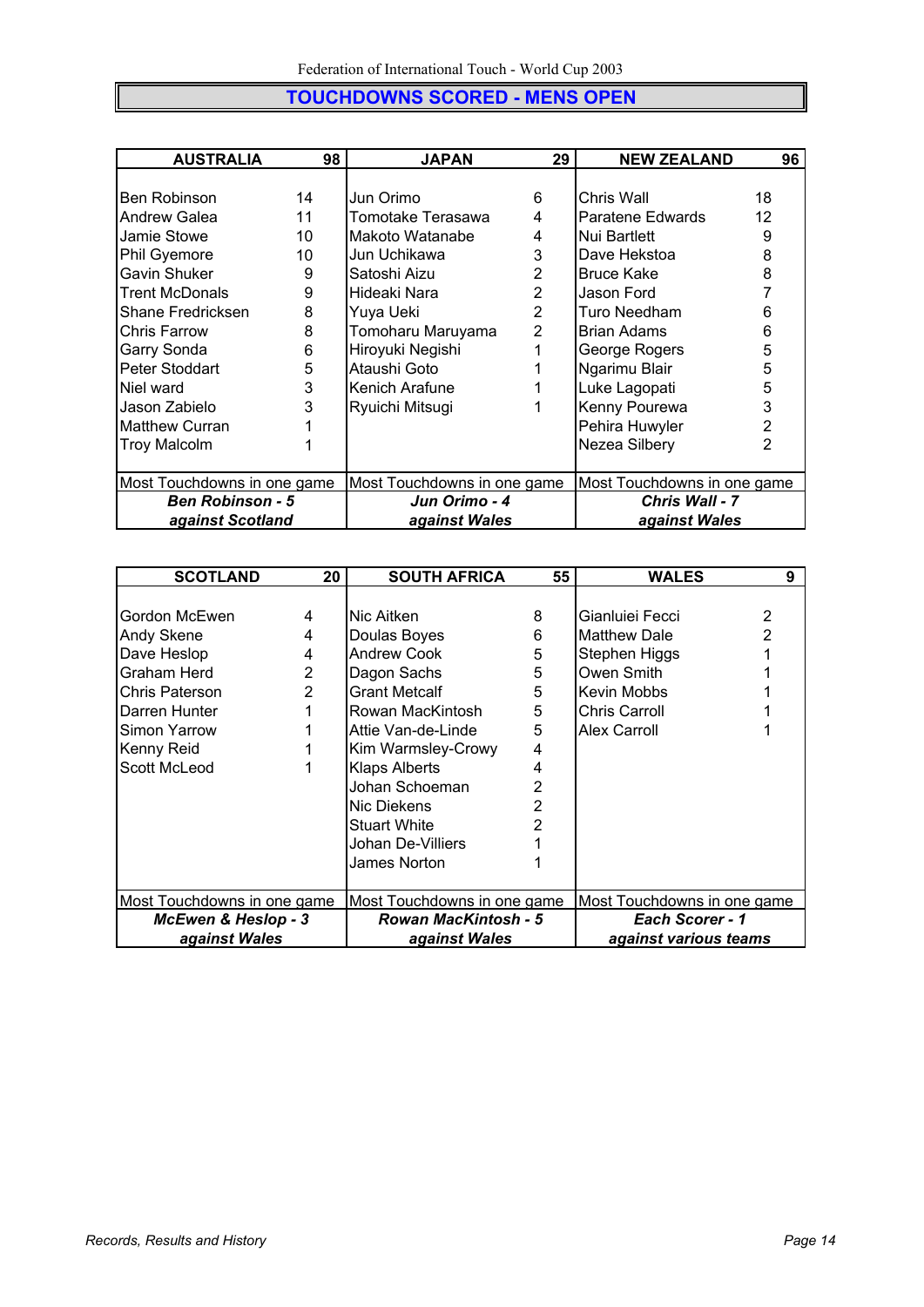# **TOUCHDOWNS SCORED - WOMENS OPEN**

| <b>AUSTRALIA</b>            | ## | <b>JAPAN</b>                | 1 | <b>NEW ZEALAND</b>          | ## |
|-----------------------------|----|-----------------------------|---|-----------------------------|----|
|                             |    |                             |   |                             |    |
| <b>Sharyn Williams</b>      | 21 | Noriko Asami                |   | Monica Hardegger            | 22 |
| <b>Shelley Matcham</b>      | 18 |                             |   | Amigene Metcalf             | 19 |
| Renee Murphy                | 15 |                             |   | Janie Wihone                | 11 |
| Sharon Martin               | 14 |                             |   | Jodie Rangitaawa            | 11 |
| Kelly Woods                 | 14 |                             |   | Pauline Ripia               | 11 |
| <b>Gabriel Rose</b>         | 11 |                             |   | Mary-Anne Fisher            | 10 |
| <b>Bo DelaCruz</b>          | 11 |                             |   | <b>Faith Dickson</b>        | 10 |
| Rachel Addison              | 11 |                             |   | Nicola Kidd                 | 9  |
| Kirsty Judd                 | 10 |                             |   | Amanda Bergman              | 8  |
| Louise Winchester           | 9  |                             |   | Dorothy Nacewa              |    |
| Karina Castle               | 8  |                             |   | Leanne Walker               | 6  |
| <b>Kylie Lambert</b>        | 5  |                             |   | Nola Campbell               | 5  |
| Debbie Knapp                | 3  |                             |   | <b>Stacey Whitiora</b>      | 4  |
| Amanda Judd                 |    |                             |   | Renee Taumata               | 4  |
|                             |    |                             |   |                             |    |
| Most Touchdowns in one game |    | Most Touchdowns in one game |   | Most Touchdowns in one game |    |
| <b>Sharyn Williams - 6</b>  |    | Noriko Asami - 1            |   | <b>Four Players - 5</b>     |    |
| against Singapore           |    | against Singapore           |   | against various teams       |    |

| <b>SINGAPORE</b>            | 35             | <b>SOUTH AFRICA</b>                     | 5              |
|-----------------------------|----------------|-----------------------------------------|----------------|
|                             |                |                                         |                |
| Maureen Thomson             | 8              | Aisha Arnold                            | 10             |
| Marlina Kasbi               |                | Candice Davison                         |                |
| Karen Tham                  |                | Vanessa Katz-Bilbe                      | 5              |
| Maseena Allapitchay         | 4              | Jeanne Forcioli                         | 5              |
| <b>Krusty The</b>           | 4              | Melissa Harrison                        | 5              |
| Tabitha Fong                | 3              | Terri Kalis                             | 5              |
| Maui-Luan Cheo              | 2              | Linda Wilson                            | 2              |
| Alice TanAnne Groh          | $\overline{2}$ | Luisa Revels                            | $\overline{2}$ |
| Anne Groh                   | 2              | Nicky Kerr                              | $\overline{2}$ |
| IHai-Min Boo                |                | Alison Bromley                          | $\overline{2}$ |
| Wai-Mun Leong               |                | Erica Holden                            | $\overline{2}$ |
|                             |                | <b>Keira Powers</b>                     |                |
|                             |                | Fumi Kokoali                            |                |
|                             |                | Cherly Wilson                           |                |
|                             |                |                                         |                |
| Most Touchdowns in one game |                | Most Touchdowns in one game             |                |
| <b>Krusty The - 4</b>       |                | <b>Arnold, Davison &amp; Katz-Bible</b> |                |
| against Japan               |                | -3- against various teams               |                |

| <b>SINGAPORE</b>      | 35             | <b>SOUTH AFRICA</b>          | 50             |
|-----------------------|----------------|------------------------------|----------------|
|                       |                |                              |                |
| n Thomson             | 8              | Aisha Arnold                 | 10             |
| Kasbi                 | 4              | <b>Candice Davison</b>       |                |
| `ham                  | 4              | Vanessa Katz-Bilbe           | 5              |
| a Allapitchay         | 4              | Jeanne Forcioli              | 5              |
| The                   | 4              | Melissa Harrison             | 5              |
| Fong                  | 3              | <b>Terri Kalis</b>           | 5              |
| uan Cheo              | $\overline{2}$ | Linda Wilson                 | 2              |
| anAnne Groh           | $\overline{2}$ | Luisa Revels                 | $\overline{2}$ |
| roh                   | $\overline{2}$ | Nicky Kerr                   | $\overline{2}$ |
| ı Boo                 |                | Alison Bromley               | $\overline{2}$ |
| ın Leong              |                | Erica Holden                 | $\overline{2}$ |
|                       |                | <b>Keira Powers</b>          |                |
|                       |                | Fumi Kokoali                 |                |
|                       |                | Cherly Wilson                |                |
|                       |                |                              |                |
| buchdowns in one game |                | Most Touchdowns in one game  |                |
| <b>Krusty The - 4</b> |                | Arnold, Davison & Katz-Bible |                |
| against Japan         |                | -3- against various teams    |                |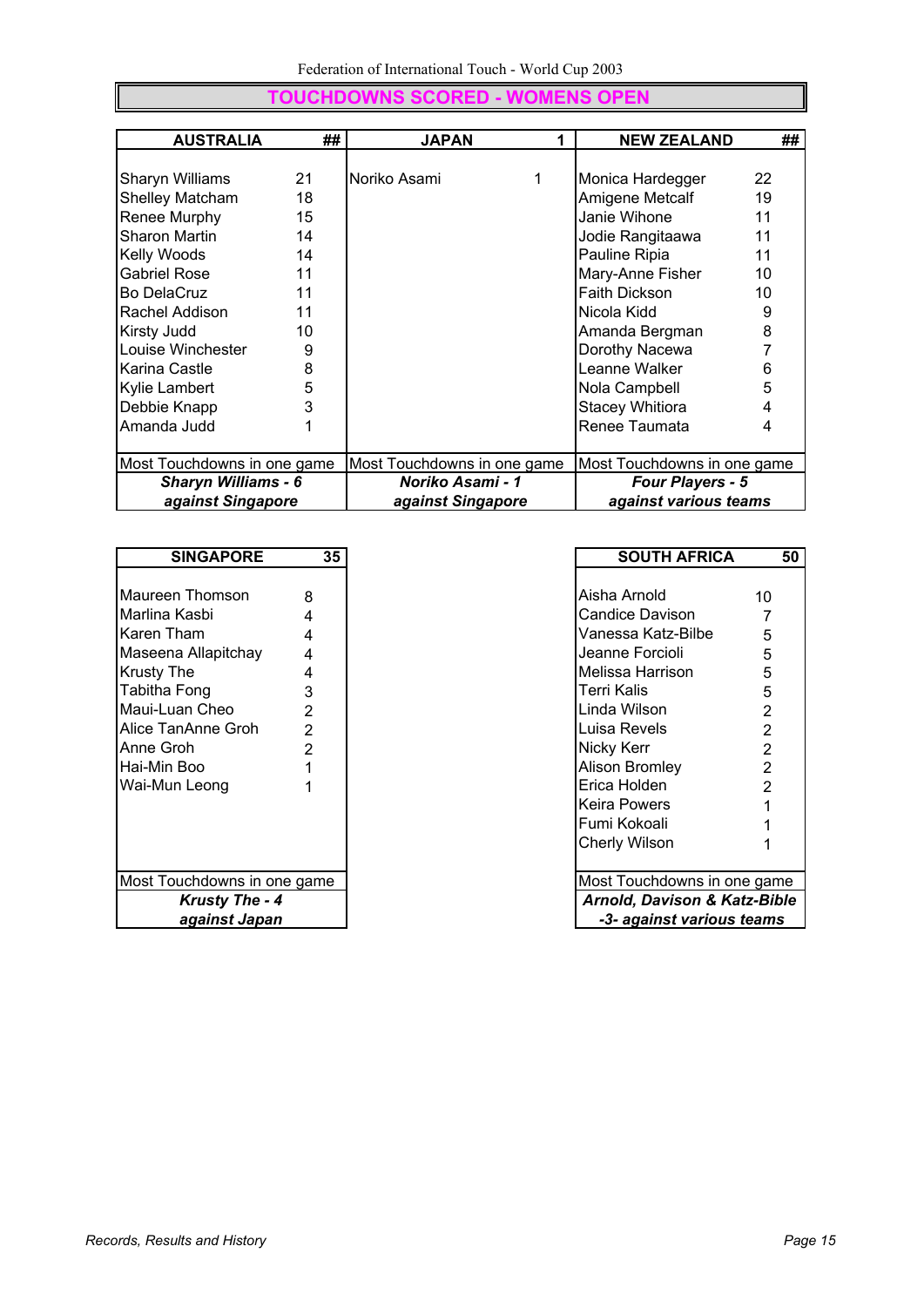## **TOUCHDOWNS SCORED - MIXED OPEN**

| <b>AUSTRALIA</b>                | ## | <b>JAPAN</b>                | 33 | <b>NEW ZEALAND</b>          | ## |
|---------------------------------|----|-----------------------------|----|-----------------------------|----|
| Benji Marshall                  | 19 |                             |    | Tui Kalene                  | 15 |
| Alison Kay                      | 13 | Yoshio Hagino               | 6  | Rober Ratahi                | 13 |
| Stacey Lapham                   | 12 | Shimon Iwanaga              | 5  | Conal Grant                 | 12 |
| Dean Wilbow                     | 11 | Chisaki Natsuka             | 5  | Chris Woods                 | 12 |
| Aharlene Harriman               | 10 | Yasuyuki Yoshioka           | 4  | George Albert-Jehnke        | 11 |
| <b>Steve Roberts</b>            | 10 | Yoka Amakasu                | 4  | Natasha Paora               | 11 |
| Druyanne Dayberg-Muir           | 8  | Tomoko Tanimoto             | 3  | <b>Peter Walters</b>        | 10 |
| Jade Walsh                      | 8  | Takahiro Oomura             | 2  | Sharlene Bannister          |    |
| Nadina Bambury                  |    | Taro Maki                   | 2  | Steven Wall                 |    |
| Tony Eltakchi                   |    | Sachio Yokoi                |    | Raymond Niu                 |    |
| brent Powell                    |    | Kayo Ogawa                  |    | Matiu Soloman               | 6  |
| Jason Stanton                   | 6  |                             |    | Cecily Stanton              | 6  |
| Angela Doyle                    | 5  |                             |    | Tolartha Hapi               |    |
| Kurt Nowothey                   |    |                             |    | Kopoe Irihei                |    |
| Most Touchdowns in one game     |    | Most Touchdowns in one game |    | Most Touchdowns in one game |    |
| <b>Wilbow &amp; Bambury - 5</b> |    | Yoshio Hagino - 3           |    | Tui Kalene - 5              |    |
| against Singapore & Japan       |    | against Thailand            |    | against Singapore           |    |

| <b>SINGAPORE</b>            | 21             | <b>SOUTH AFRICA</b>                   | 29            | <b>THAILAND</b>             | 26 |
|-----------------------------|----------------|---------------------------------------|---------------|-----------------------------|----|
|                             |                |                                       |               |                             |    |
| Jeremy Kodomichalos         | 4              | Angelo Thomas                         | 6             | James Teamo                 | 13 |
| Cliff Wong                  | 3              | Rob Manthe                            | 5             | <b>Matthew Henning</b>      | 4  |
| James Michaud               | 3              | Juan Bernicchi                        | 4             | Simon Thomas                | 3  |
| Emily Flanalan              | 2              | Sean Smith                            | 3             | Hannah Chapman              | 2  |
| <b>Grant Rawlinson</b>      | $\overline{2}$ | <b>Bogart Butler</b>                  | 3             | Helen Bower                 | 2  |
| Matthew Etchapare           | $\overline{2}$ | Karen Phipps                          | 2             | Tom Coad                    |    |
| Ben Ting                    | $\overline{2}$ | Gerhard De-tiot                       | $\mathcal{P}$ | Jennifer Bower              |    |
| Lana Birchall               |                | Enka Venter                           |               |                             |    |
| Devon Wong                  |                | <b>Kristy Glass</b>                   |               |                             |    |
| Jacqueline Ted              |                | Lindsay Day                           |               |                             |    |
|                             |                | Jamie Boyes                           |               |                             |    |
|                             |                |                                       |               |                             |    |
|                             |                |                                       |               |                             |    |
| Most Touchdowns in one game |                | Most Touchdowns in one game           |               | Most Touchdowns in one game |    |
| Jeremy Kodomichalos - 3     |                | <b>Thomas, Manthe &amp; Smith - 2</b> |               | James Teamo - 4             |    |
| against Thailand            |                | against various teams                 |               | against Singapore & Japan   |    |

| <b>UNITED STATES</b>        |                | 50 |  |  |  |
|-----------------------------|----------------|----|--|--|--|
|                             |                |    |  |  |  |
| Phil Adams                  | 13             |    |  |  |  |
| Noel Forde                  | 9              |    |  |  |  |
| Justin Conway               | 6              |    |  |  |  |
| Mike Edwards                | 5              |    |  |  |  |
| Sean Hanrahan               | 5              |    |  |  |  |
| Maureen Woods               | 4              |    |  |  |  |
| <b>Ritchie Walker</b>       | 3              |    |  |  |  |
| Lisa McDaniel               | $\overline{2}$ |    |  |  |  |
| Debbie Horzeda              | 1              |    |  |  |  |
| Christina Glennon           | 1              |    |  |  |  |
| Lorna Campbell              | 1              |    |  |  |  |
|                             |                |    |  |  |  |
|                             |                |    |  |  |  |
| Most Touchdowns in one game |                |    |  |  |  |
| Adams & Forde - 4           |                |    |  |  |  |
| against Thailand            |                |    |  |  |  |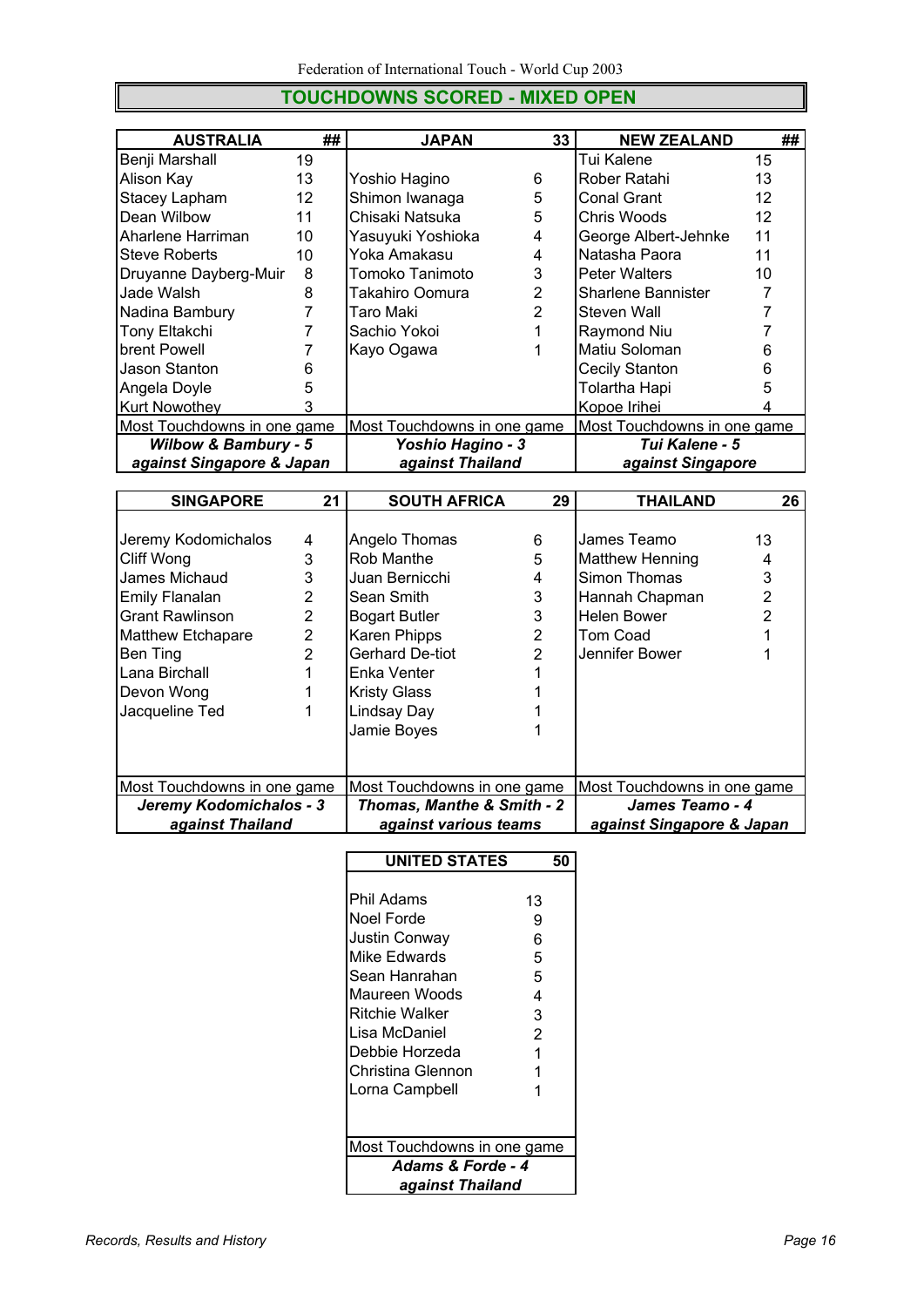# **TOUCHDOWNS SCORED - MENS OVER 30's**

| <b>AUSTRALIA</b>            | ## | <b>JAPAN</b>                | 5 | <b>NEW ZEALAND</b>           | ## |
|-----------------------------|----|-----------------------------|---|------------------------------|----|
|                             |    |                             |   |                              |    |
| Troy Morgan                 | 12 | Kenji Suzuki                | 2 | Jason Tomai                  | 11 |
| Peter Tong                  | 12 | Homare Ookuma               |   | Chris Campbell               | 10 |
| Peter Sanders               | 10 | Kaneharu Sakita             |   | Kane Robinson                | 9  |
| John Samin                  | 10 | Masoshi Murakami            |   | Rob Lam                      | 9  |
| Cody Giumelli               | 9  |                             |   | Eric Marsh                   | 8  |
| <b>Russell Cox</b>          | 8  |                             |   | Jamie Laufiso                | 8  |
| Gerard O'Keefe              |    |                             |   | Darren Robson                | 8  |
| Matt Russell                | 6  |                             |   | <b>Bruce McDonald</b>        | 8  |
| Mark Leonard                | 6  |                             |   | Dean Buchan                  |    |
| Matt Barclay                | 5  |                             |   | <b>Barry Clemas</b>          | 6  |
| Phillip Jarrett             | 5  |                             |   | Jerome Nahona                | 5  |
| <b>Mark Andrews</b>         | 4  |                             |   | Peter McIntyre               | 4  |
| <b>Colin McGuire</b>        | 4  |                             |   | Steve Mutu                   |    |
| Robbie Brien                | 3  |                             |   | Roy Palalagi                 | 4  |
|                             |    |                             |   |                              |    |
| Most Touchdowns in one game |    | Most Touchdowns in one game |   | Most Touchdowns in one game  |    |
| Morgan & Giumelli - 4       |    | <b>All Players - 1</b>      |   | Tomai, Robinson & Nahona - 3 |    |
| against South Africa & USA  |    | against various teams       |   | against various teams        |    |

| <b>SOUTH AFRICA</b>         | 57 | <b>UNITED STATES</b>        | 1: |
|-----------------------------|----|-----------------------------|----|
|                             |    |                             |    |
| Labeeb Levy                 | 9  | Mark Sloan                  | 4  |
| Roy Gordon                  | 8  | Jeff Woods                  | 3  |
| Garth Mackintosh            | 6  | Kevin Barrett               | 3  |
| Mike Abromowitz             | 5  | Dennis Panish               |    |
| <b>Grant Krog</b>           | 4  | <b>Harcio Wesher</b>        |    |
| Nick Andrew                 | 4  | Don Burgess                 |    |
| Mark Reid                   | 4  |                             |    |
| <b>Richard Mullins</b>      | 3  |                             |    |
| Louis Bonzaier              | 3  |                             |    |
| Marcus Loun                 | 3  |                             |    |
| Riaan Goussard              | 3  |                             |    |
| Gustan De Wet               | 2  |                             |    |
| Wynard Viljoen              | 2  |                             |    |
| Steve Knoesen               |    |                             |    |
|                             |    |                             |    |
| Most Touchdowns in one game |    | Most Touchdowns in one game |    |
| Labeeb Levy - 4             |    | <b>Kevin Barrett - 2</b>    |    |
| against Japan               |    | against Australia           |    |

| <b>SOUTH AFRICA</b>    | 57             | <b>UNITED STATES</b>        | 13 |
|------------------------|----------------|-----------------------------|----|
|                        |                |                             |    |
| eb Levy                | 9              | <b>Mark Sloan</b>           | 4  |
| aordon i               | 8              | Jeff Woods                  | 3  |
| Mackintosh             | 6              | Kevin Barrett               | 3  |
| Abromowitz             | 5              | Dennis Panish               |    |
| Krog                   | 4              | <b>Harcio Wesher</b>        |    |
| <b>Andrew</b>          | 4              | Don Burgess                 | 1  |
| Reid                   | 4              |                             |    |
| rd Mullins             | 3              |                             |    |
| <b>Bonzaier</b>        | 3              |                             |    |
| ıs Loun                | 3              |                             |    |
| ⊦Goussard              | 3              |                             |    |
| ın De Wet              | $\overline{2}$ |                             |    |
| rd Viljoen             | $\overline{2}$ |                             |    |
| Knoesen                |                |                             |    |
|                        |                |                             |    |
| Touchdowns in one game |                | Most Touchdowns in one game |    |
| Labeeb Levy - 4        |                | <b>Kevin Barrett - 2</b>    |    |
| against Japan          |                | against Australia           |    |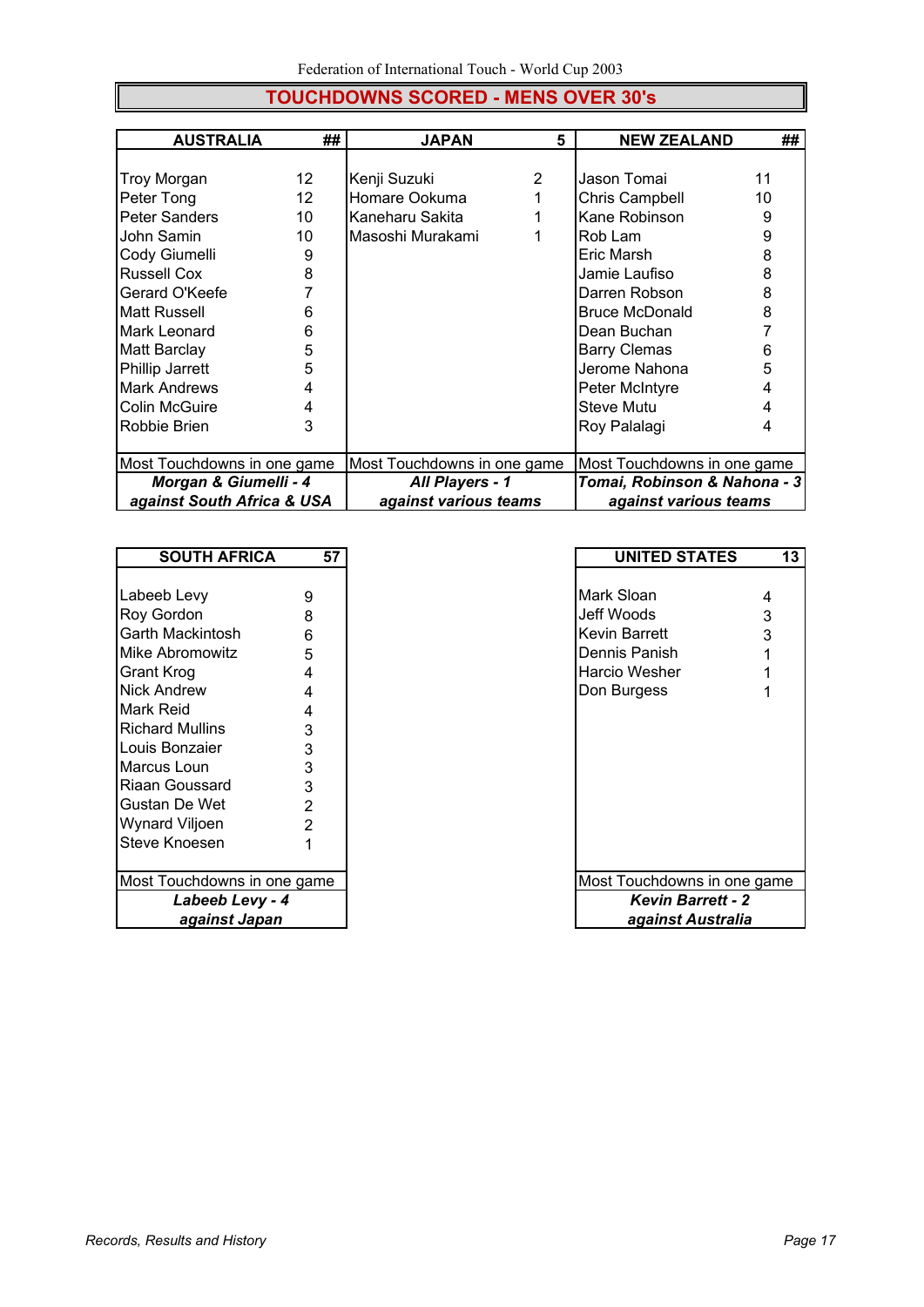## **TOUCHDOWNS SCORED - MENS OVER 35's**

| <b>AUSTRALIA</b>            | 98              | <b>JAPAN</b>                | 8 | <b>NEW ZEALAND</b>          | ## |
|-----------------------------|-----------------|-----------------------------|---|-----------------------------|----|
|                             |                 |                             |   |                             |    |
| Mitch Bonavantura           | 12 <sup>2</sup> | Satoshi Ishikura            |   | <b>Bruce Murray</b>         | 19 |
| Stephen McIntyre            | 12              | Kotaro Hayashi              |   | Bromen Parekura             | 11 |
| Tim Kitchingham             | 10              | Toshihiro Takshashi         |   | Mahu Leach                  | 8  |
| Peter Wandl                 | 10              | Hayato Sato                 |   | Anthony Langahetau          | 8  |
| David Cheung                | 9               | Nariaki Matsuyama           |   | David Geddes                | 8  |
| Jules Mann                  | 8               | Shigeyuki Terui             |   | Stepehen Marriott           | 8  |
| Len Ryan                    | 7               | Toshitaka Nagano            |   | Beven Thompson              | 8  |
| Robin Kildare               |                 | Masaini Hosoda              |   | Fred Cox                    | 8  |
| Derek Deguid                | 6               |                             |   | Michael MacGregor           |    |
| Jeff Cheung                 | 4               |                             |   | Allen Sharp                 | 6  |
| David Kafoa                 | 4               |                             |   | Chris Muagututi'a           | 6  |
| Michael Cheung              | 3               |                             |   | Patrick Taniwha             | 4  |
| <b>Brandon McDonald</b>     | 3               |                             |   | Sinclair Taniwha            | 3  |
| <b>Chris Bradley</b>        | 3               |                             |   | <b>Rolland Stehlin</b>      | 2  |
|                             |                 |                             |   |                             |    |
| Most Touchdowns in one game |                 | Most Touchdowns in one game |   | Most Touchdowns in one game |    |
| <b>David Cheung - 5</b>     |                 | <b>All Players - 1</b>      |   | <b>Bruce Murray - 8</b>     |    |
| against Japan               |                 | against various teams       |   | against Japan               |    |

| <b>SINGAPORE</b>                                                                                                                                                  | 32                                    |  |  |  |  |  |  |  |
|-------------------------------------------------------------------------------------------------------------------------------------------------------------------|---------------------------------------|--|--|--|--|--|--|--|
| Darren Blakely<br>Clive Richardson<br>Russell Pattison<br><b>Phillip Wallis</b><br>David Dwyer<br>Tim Oldham<br>Patrick Harman<br>Steve Black<br>Michael Pattison | 10<br>7<br>5<br>3<br>3<br>1<br>1<br>1 |  |  |  |  |  |  |  |
| Most Touchdowns in one game<br><b>Darren Blakely - 4</b>                                                                                                          |                                       |  |  |  |  |  |  |  |
| aqainst Japan                                                                                                                                                     |                                       |  |  |  |  |  |  |  |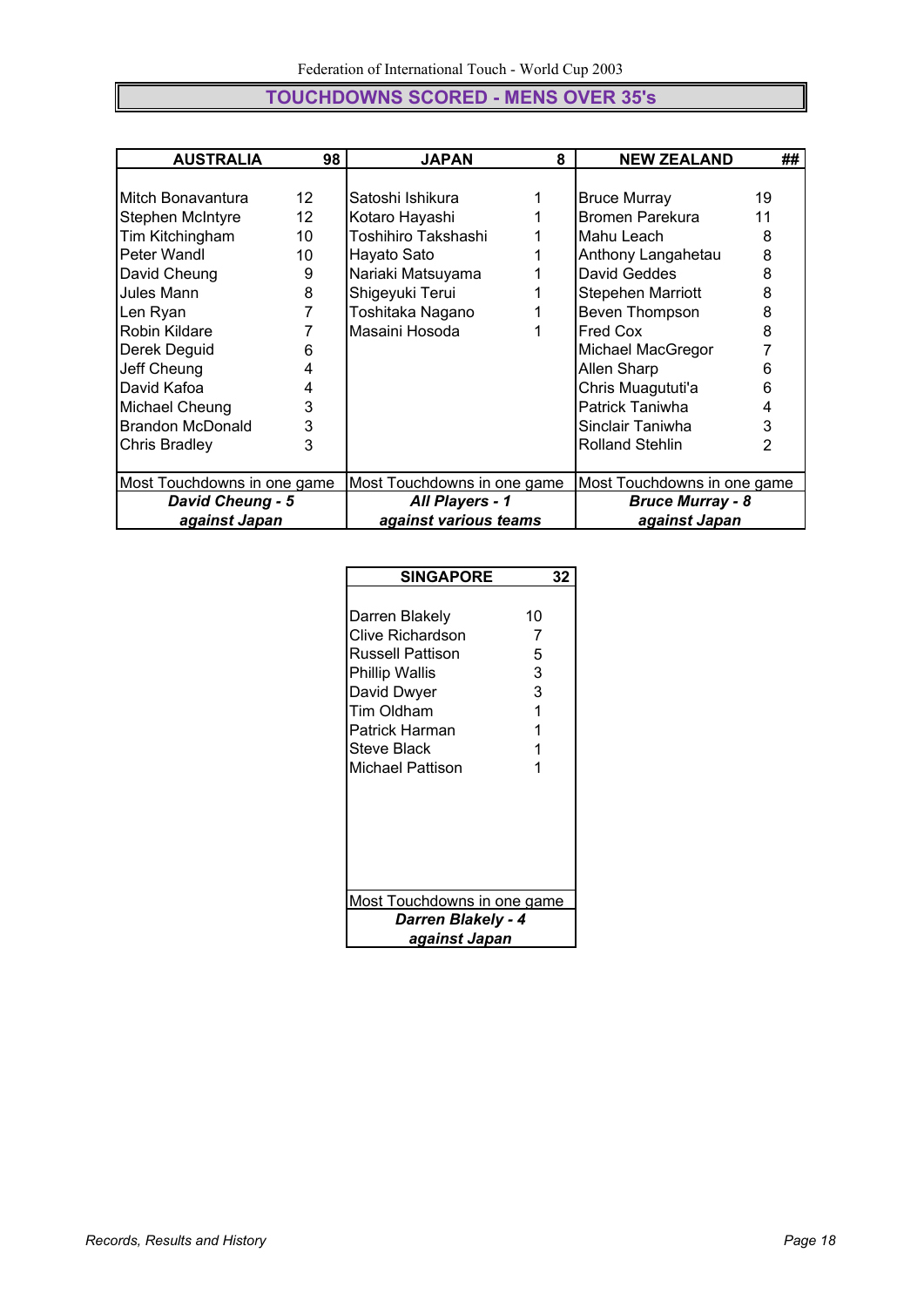#### **EACH NATIONS STATISTICS**

| P  | W  |   |   |     |    |
|----|----|---|---|-----|----|
|    | 6  |   |   | 98  | 12 |
| 10 | 10 |   |   | 151 | 10 |
| 8  | 8  |   |   | 126 | 14 |
| 10 | 8  |   |   | 101 | 27 |
| 8  | 6  | 2 |   | 98  | 13 |
|    |    |   |   |     |    |
| 43 | 38 | 3 | 2 | 574 | 76 |
|    |    |   |   |     |    |

| <b>JAPAN</b> | D  | W |    |    | A   | <b>NEW ZEALAND</b> | P  | W  |   | D |     | A           |
|--------------|----|---|----|----|-----|--------------------|----|----|---|---|-----|-------------|
| Men          |    | ◠ | 5  | 29 | 52  | Men                |    | 5  |   |   | 96  | 13          |
| Women        | 8  |   | 8  |    | 142 | Women              | 10 |    | 3 |   | 137 | 22          |
| Mixed        | 8  | 4 | 4  | 33 | 67  | Mixed              | 8  | 6  | 2 |   | 126 | $2^{\circ}$ |
| Men Over 30  | 8  |   | 8  | 5  | 91  | Men Over 30        | 10 | 8  | っ |   | 101 | 22          |
| Men Over 35  | 8  |   | 8  | 8  | 135 | Men Over 35        | 8  |    |   |   | 106 | 18          |
|              | 39 | 6 | 33 | 76 | 487 |                    | 43 | 33 | 9 |   | 566 | 98          |

| <b>JAPAN</b> | D  | W |    | D |    | A   | <b>NEW ZEALAND</b> | Р  | W  |   |     | A  |
|--------------|----|---|----|---|----|-----|--------------------|----|----|---|-----|----|
| Men          |    | ⌒ | 5  |   | 29 | 52  | Men                |    | 5  |   | 96  | 13 |
| Women        | 8  |   | 8  |   |    | 142 | Women              | 10 |    | 3 | 137 | 22 |
| Mixed        | 8  | 4 | 4  |   | 33 | 67  | Mixed              | 8  | 6  | 2 | 126 | 23 |
| Men Over 30  | 8  |   | 8  |   | 5  | 91  | Men Over 30        | 10 | 8  | 2 | 101 | 22 |
| Men Over 35  | 8  |   | 8  |   | 8  | 135 | Men Over 35        | 8  |    |   | 106 | 18 |
|              |    |   |    |   |    |     |                    |    |    |   |     |    |
|              | 39 | 6 | 33 |   | 76 | 487 |                    | 43 | 33 | 9 | 566 | 98 |
|              |    |   |    |   |    |     |                    |    |    |   |     |    |

| <b>SCOTLAND</b> | D | W |   |    | A  | <b>SINGAPORE</b> | D  | W |    |    | A   |
|-----------------|---|---|---|----|----|------------------|----|---|----|----|-----|
| Men             | 6 | ⌒ | 4 | 20 | 74 | Men              | 0  |   |    |    |     |
| Women           | 0 |   |   |    |    | Women            | 10 | າ | 8  | 35 | 124 |
| Mixed           |   |   |   |    |    | Mixed            | 8  |   |    | 21 | 97  |
| Men Over 30     |   |   |   |    |    | Men Over 30      | 0  |   |    |    |     |
| Men Over 35     |   |   |   |    |    | Men Over 35      | 8  | 3 | 5  | 32 | 78  |
|                 | 6 | c |   | 20 | 74 |                  | 26 | 6 | 20 | 88 | 299 |

| <b>SOUTH AFRICA</b> | D  | W |    |   |    | А    | <b>THAILAND</b> | Р        |
|---------------------|----|---|----|---|----|------|-----------------|----------|
| Men                 |    | 4 | 3  |   | 55 | 54   | Men             | 0        |
| Women               | 10 | 5 | 5  |   | 50 | 76   | Women           | $\Omega$ |
| Mixed               | 8  | 3 | 4  |   | 29 | 66   | Mixed           | 7        |
| Men Over 30         | 10 | 5 | 4  |   | 57 | 50   | Men Over 30     | 0        |
| Men Over 35         |    |   |    |   |    |      | Men Over 35     | 0        |
|                     |    |   |    |   |    |      |                 |          |
|                     | 35 |   | 16 | റ |    | 246. |                 |          |

| <b>SOUTH AFRICA</b> | D  | W |    |   |     | A   | <b>THAILAND</b> | רו | W |     |    | n  |
|---------------------|----|---|----|---|-----|-----|-----------------|----|---|-----|----|----|
| Men                 |    |   | 3  |   | 55  | 54  | Men             | 0  |   |     |    |    |
| Women               | 10 | 5 | 5  |   | 50  | 76  | Women           | 0  |   |     |    |    |
| Mixed               | 8  | 3 | 4  |   | 29  | 66  | Mixed           |    |   | 6   | 26 | 86 |
| Men Over 30         | 10 | 5 | 4  |   | 57  | 50  | Men Over 30     | 0  |   |     |    |    |
| Men Over 35         | 0  |   |    |   |     |     | Men Over 35     |    |   |     |    |    |
|                     |    |   |    |   |     |     |                 |    |   |     |    |    |
|                     | 35 |   | 16 | ◠ | 191 | 246 |                 |    |   | ี่ค | 26 | 86 |

| <b>U.S.A.</b> | ם  | W |   |    | A   | <b>WALES</b> | D | W |   |   | A  |
|---------------|----|---|---|----|-----|--------------|---|---|---|---|----|
| Men           | 0  |   |   |    |     | Men          | 6 |   | 6 | 9 | 10 |
| Women         |    |   |   |    |     | Women        | 0 |   |   |   |    |
| Mixed         |    | ◠ | 3 | 50 | 58  | Mixed        | 0 |   |   |   |    |
| Men Over 30   | 10 | っ | 8 | 13 | 87  | Men Over 30  | 0 |   |   |   |    |
| Men Over 35   | 0  |   |   |    |     | Men Over 35  | 0 |   |   |   |    |
|               |    |   |   |    |     |              |   |   |   |   |    |
|               | 17 |   |   | 63 | 145 |              | 6 |   | 6 | 9 | 10 |

| <b>U.S.A.</b> | D  | W |   |    | A   | <b>WALES</b> |   | W |   |  | A                |
|---------------|----|---|---|----|-----|--------------|---|---|---|--|------------------|
| Men           | 0  |   |   |    |     | Men          | 6 |   | 6 |  | 102 <sub>1</sub> |
| Women         | 0  |   |   |    |     | Women        |   |   |   |  |                  |
| Mixed         |    |   | 3 | 50 | 58  | Mixed        |   |   |   |  |                  |
| Men Over 30   | 10 |   | 8 | 13 | 87  | Men Over 30  |   |   |   |  |                  |
| Men Over 35   | 0  |   |   |    |     | Men Over 35  |   |   |   |  |                  |
|               |    |   |   |    |     |              |   |   |   |  |                  |
|               |    |   |   | 63 | 145 |              |   |   | G |  | 102              |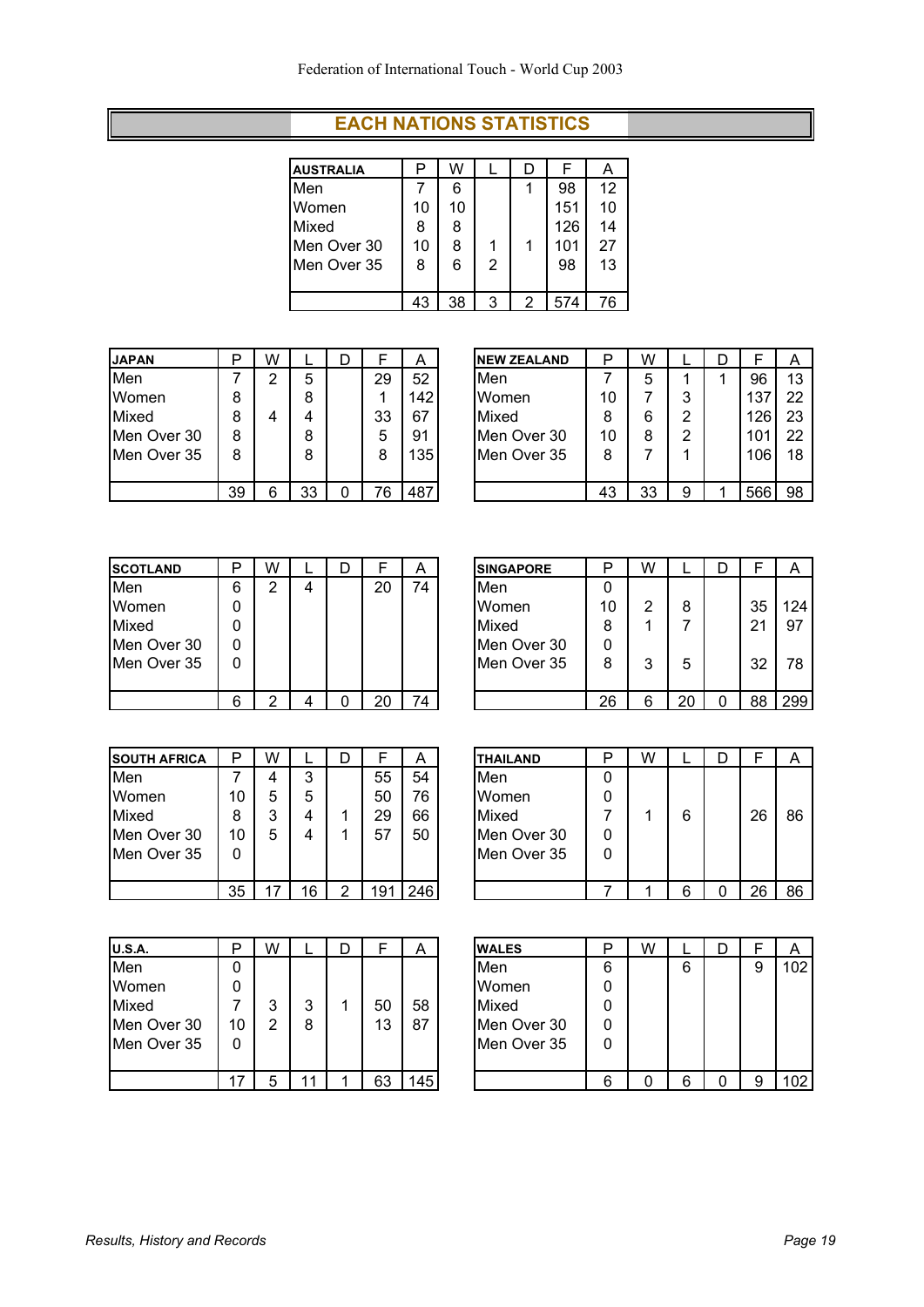#### **STATISTICS - 2003 - STATISTICS**

#### **Open Divisions Final Score Card**

| <b>All Divisions</b>  | Ρ   | W   |     | D | F   | A    | <b>AVE</b> |
|-----------------------|-----|-----|-----|---|-----|------|------------|
|                       |     |     |     |   |     |      |            |
| l Australia           | 43  | 38  | 3   | 2 | 574 | 76   | 7.55       |
| Japan                 | 39  | 6   | 33  | 0 | 76  | 487  | 0.16       |
| New Zealand           | 43  | 33  | 9   | 1 | 566 | 98   | 5.8        |
| Scotland              | 6   | 2   | 4   | 0 | 20  | 74   | 0.27       |
| Singapore             | 26  | 6   | 20  | 0 | 88  | 299  | 0.29       |
| <b>South Africa</b>   | 35  | 17  | 16  | 2 | 191 | 246  | 0.78       |
| <b>Thailand</b>       | 7   | 1   | 6   | 0 | 26  | 86   | 0.30       |
| United States America | 17  | 5   | 11  | 1 | 63  | 145  | 0.43       |
| Wales                 | 6   | 0   | 6   | 0 | 9   | 102  | 0.09       |
|                       |     |     |     |   |     |      |            |
|                       | 222 | 108 | 108 | 6 | ### | 1613 |            |

#### **World Cup Championship 2003**

| Rankings       |                              | М | W |    | Mx   M30   M35 |   | #  |
|----------------|------------------------------|---|---|----|----------------|---|----|
|                |                              |   |   |    |                |   |    |
| 1              | Australia                    | 9 | 8 | 10 | 8              | 7 | 42 |
| $\overline{2}$ | New Zealand                  |   | 6 | 8  | 6              | 5 | 32 |
| 3              | South Africa                 | 5 |   | 5  | 4              |   | 18 |
| 4              | Japan                        |   |   | 6  |                | 2 | 14 |
| 5              | Singapore                    |   | 3 | 2  |                | 3 | 8  |
| 6              | <b>United States America</b> |   |   | 3  | 3              |   | R  |
| 7              | Scotland                     | 2 |   |    |                |   | 2  |
| 8              | Thailand                     |   |   |    |                |   |    |
| 8              | Wales                        |   |   |    |                |   |    |
|                |                              |   |   |    |                |   |    |

#### **RECORDS - 2003 - RECORDS**

| <b>Biggest Win</b> | Team           | <b>Score</b> | <b>Round</b> | <b>Opponent</b> |
|--------------------|----------------|--------------|--------------|-----------------|
| Mens Open          | New Zealand    | $27-0$       | Rd. 3        | Wales           |
| Womens Open        | New Zealand    | $26-0$       | Rd. 3        | Japan           |
| <b>Mixed Open</b>  | Australia      | $28-0$       | Rd 6         | Singapore       |
| Men Over 30        | Australia & NZ | $17-0$       | Rds. 1&2     | Japan           |
| Men Over 35        | New Zealand    | $25-1$       | Semi         | Japan           |

| <b>Best Attack - excluding finals</b> |                             | Score Ave. |                   | <b>Best Attack - including finals</b> |                             | Score Ave. |         |
|---------------------------------------|-----------------------------|------------|-------------------|---------------------------------------|-----------------------------|------------|---------|
| Mens Open                             | New Zealand                 |            | 80 16.0           | Mens Open                             | Australia                   |            | 98 14.0 |
| Womens Open                           | Australia                   |            | 128 16.0          | Womens Open                           | Australia                   | 151 15.1   |         |
| <b>Mixed Open</b>                     | Australia & NZ   102   17.0 |            |                   | <b>Mixed Open</b>                     | Australia & NZ   126   15.8 |            |         |
| Men Over 30                           | New Zealand                 | 86         | 110.8             | Men Over 30                           | Australia & NZ   101   10.1 |            |         |
| Men Over 35                           | New Zealand                 | 79.        | 13.2 <sub>l</sub> | Men Over 35                           | New Zealand                 | $106$ 13.3 |         |

| <b>Best Attack - excluding finals</b> |                             | Score Ave. |                   |                   | <b>Best Attack - including finals</b> |            |         |
|---------------------------------------|-----------------------------|------------|-------------------|-------------------|---------------------------------------|------------|---------|
| Mens Open                             | New Zealand                 | 80 I       | 16.0              | Mens Open         | Australia                             |            | 98 14.0 |
| Womens Open                           | Australia                   |            | 128 16.0          | Womens Open       | Australia                             | $151$ 15.1 |         |
| Mixed Open                            | Australia & NZ   102   17.0 |            |                   | <b>Mixed Open</b> | Australia & NZ                        | 126 15.8   |         |
| Men Over 30                           | New Zealand                 | 86.        | 10.8              | Men Over 30       | Australia & NZ                        | 101 10.1   |         |
| Men Over 35                           | New Zealand                 | 79         | 13.2 <sub>l</sub> | Men Over 35       | New Zealand                           | 106 13.3   |         |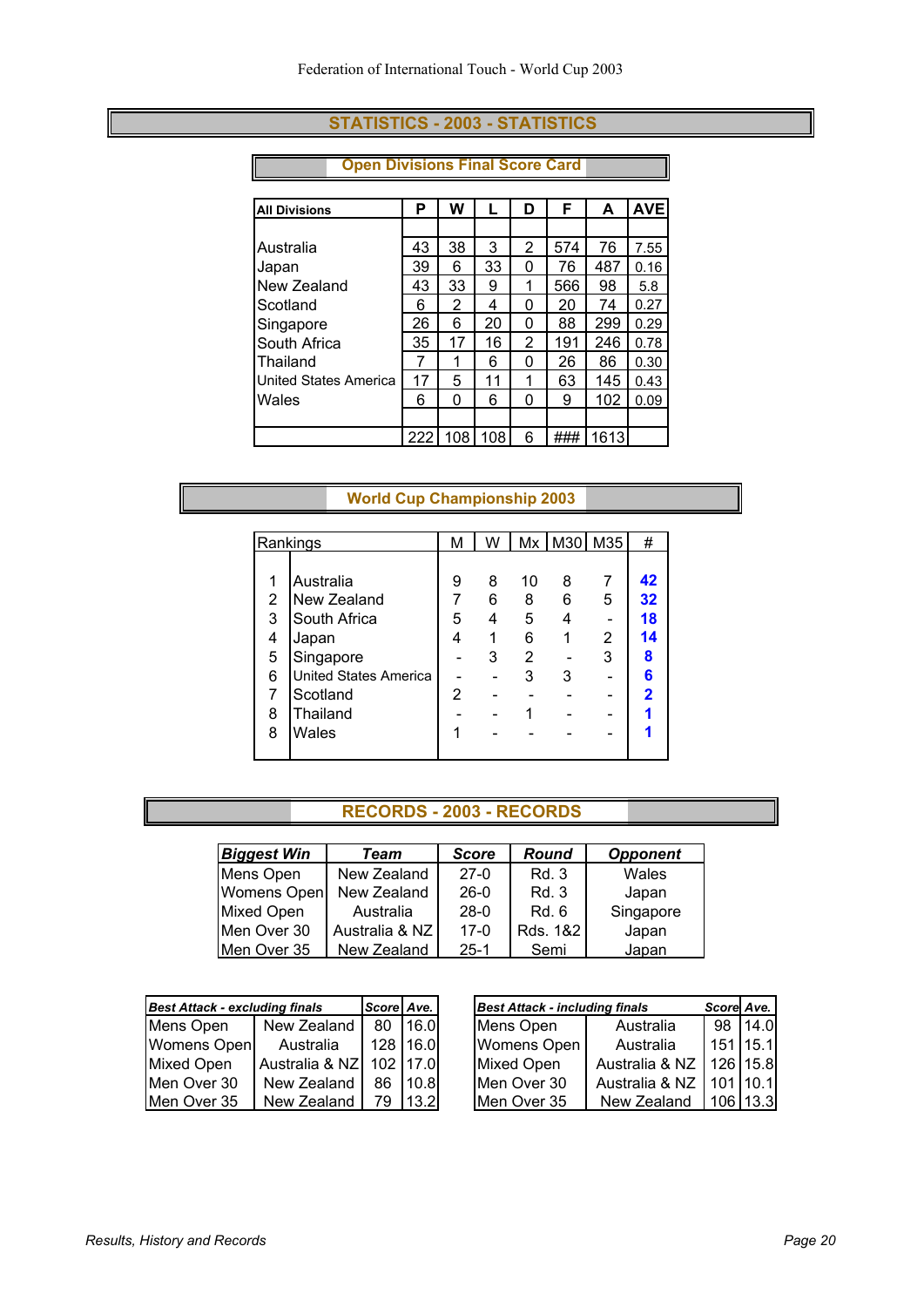## **RECORDS - 2003 - RECORDS**

| <b>Best Defense - excluding finals</b> |                | Score Ave. |                   | <b>Best Defense - including finals</b> |             | Score Ave.     |      |  |
|----------------------------------------|----------------|------------|-------------------|----------------------------------------|-------------|----------------|------|--|
| Mens Open                              | Australia & NZ |            | 1.40              | Mens Open                              | Australia   | $12 \mid 1.71$ |      |  |
| Womens Open                            | Australia      |            | 1.00 <sub>l</sub> | Womens Open                            | Australia   | 10             | 1.00 |  |
| Mixed Open                             | Australia      | 9          | 1.50 <sup>1</sup> | <b>Mixed Open</b>                      | Australia   | 14             | 1.75 |  |
| Men Over 30                            | New Zealand    | 17         | 2.13              | Men Over 30                            | New Zealand | $22 \mid 2.20$ |      |  |
| Men Over 35                            | New Zealand    | 9          | .501              | Men Over 35                            | Australia   |                | 1.63 |  |

| <b>Best Defense - excluding finals</b> |                | Score Ave. |      | <b>Best Defense - including finals</b> | Score Ave.  |                 |         |
|----------------------------------------|----------------|------------|------|----------------------------------------|-------------|-----------------|---------|
| Mens Open                              | Australia & NZ |            | 1.40 | Mens Open                              | Australia   | 12 <sup>°</sup> | 1.71    |
| Womens Open                            | Australia      |            | 1.00 | Womens Open                            | Australia   | 10              | l 1.00l |
| Mixed Open                             | Australia      | 9          | 1.50 | Mixed Open                             | Australia   | 14              | 11.75   |
| Men Over 30                            | New Zealand    |            | 2.13 | Men Over 30                            | New Zealand | 22              | 12.20   |
| Men Over 35                            | New Zealand    | 9          | 1.50 | Men Over 35                            | Australia   |                 | 1.63    |

| <b>Best F &amp; A - excluding finals</b> |             | Score Ave. |            |
|------------------------------------------|-------------|------------|------------|
| Mens Open                                | New Zealand |            | 80-7 11.4  |
| <b>Womens Open</b>                       | Australia   |            | 128-8 16.0 |
| Mixed Open                               | Australia   |            | 102-9 11.3 |
| Men Over 30                              | New Zealand |            | 86-17 5.06 |
| Men Over 35                              | New Zealand |            | 79-9 8.87  |

|             | Best F & A - excluding finals |            | Score Ave.    | Best F & A - including finals | Score Ave.              |             |  |
|-------------|-------------------------------|------------|---------------|-------------------------------|-------------------------|-------------|--|
| Mens Open   | New Zealand                   |            | $80 - 7$ 11.4 | Mens Open                     | Australia               | 98-12 8.17  |  |
| Womens Open | Australia                     | 128-8 16.0 |               | Womens Open                   | Australia               | 151-10 15.1 |  |
| Mixed Open  | Australia                     | 102-9 11.3 |               | Mixed Open                    | Australia               | 126-14 9.00 |  |
| Men Over 30 | New Zealand                   | 86-17 5.06 |               | Men Over 30                   | New Zealand 101-22 4.59 |             |  |
| Men Over 35 | New Zealand                   |            | 79-9 8.87     | Men Over 35                   | Australia               | 98-13 7.54  |  |

| <b>Divisions</b>                     | <b>Players of the Series</b>                                                                                      |
|--------------------------------------|-------------------------------------------------------------------------------------------------------------------|
| Men<br>Women<br>Mixed<br>Men Over 30 | Chris Wall - New Zealand<br>Bo de la Cruz - Australia<br>Benji Marshall - Asutralia<br>Labeeb Levy - South Africa |
| Men Over 35                          | Darren Blakely - Singapore                                                                                        |

# **Longest Winning Streak - 2003**

| Australia                    | Women   |                 | 10 games Rd. 1 to Finals       |
|------------------------------|---------|-----------------|--------------------------------|
| Japan                        | Mixed   | 2 games         | Rd. 5 to Rd. 6                 |
| New Zealand                  | Men 35  |                 | 7 games Rd. 1 to Semis         |
| Scotland                     | Men     | 1 game          | Rd. 3 & Shield Final           |
| Singapore                    | W / M35 | 1 game          | <b>Various Rounds</b>          |
| South Africa                 | Men 30  |                 | 3 games $\vert$ Rd. 5 to Rd. 7 |
| Thailand                     | Mixed   | 1 game          | <b>Rd. 5</b>                   |
| <b>United States America</b> | Mixed   |                 | 2 games $\vert$ Rd. 3 to Rd. 4 |
| Wales                        | Men     | No Win Recorded |                                |
|                              |         |                 |                                |

## **Leading Touchdown Scorers - Each Nation**

| Australia                    | 21 | Sharyn Williams - Womens     |
|------------------------------|----|------------------------------|
| Japan                        | 6  | Orimo - Men / Hagino - Mixed |
| New Zealand                  | 22 | Marcia Hardegger - Women     |
| Scotland                     | 4  | McEwen, Heslop & Skene - Men |
| Singapore                    | 10 | Daren Blakely - Men 35       |
| South Africa                 | 10 | Aisha Arnold - Women         |
| Thailand                     | 13 | James Teamo - Mixed          |
| <b>United States America</b> | 13 | Phil Adams - Mixed           |
| Wales                        | 2  | Fecci & Dale - Men           |
|                              |    |                              |